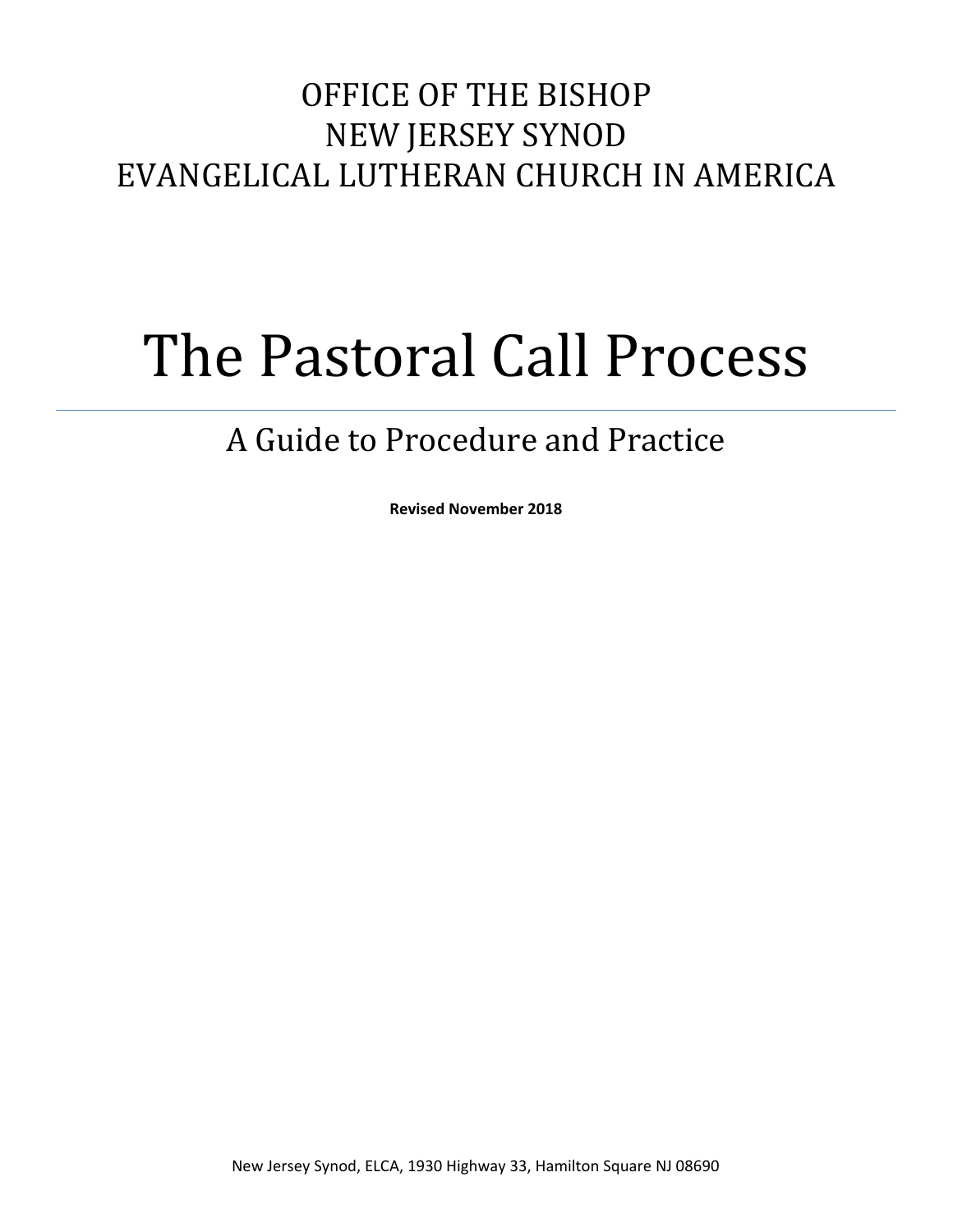# *STEPS IN THE PASTORAL CALL PROCESS*

*of the New Jersey Synod, ELCA* 

#### *Step 1 – What to Do When Your Pastor Resigns*

- Notification and consultation with the Bishop
- Notification of chief lay officer, congregation council

#### *Step 2 – Initial Meeting with the Congregation Council*

- Review process
- Interim pastor appointment
- Arrangements for Sunday pastoral supply
- Assess current situation
- Certification of parish records; certification of no indebtedness
- Review expectations regarding role of resigning/retiring pastor

#### *Step 3 – Mission Exploration Process*

- Congregational survey, history event, and other ministry events as determined by council and office of the bishop
- Determination of financial readiness and ability to call a pastor
- Completion of Ministry Site Profile

# *Step 4 – Appointment of a Pastoral Call Committee*

# *Step 5 – Meeting with Bishop*

## *Step 6 – Pastoral Call Committee Preparation*

#### *Step 7 – Pastoral Call Committee Activity*

- Candidate identified by Office of the Bishop
- Call committee interview process (2 stages)
- Decision to recommend made by majority plus 1, or decision to begin Step 7 again

## *Step 8 – Joint Meeting of the Candidate, Council and Call Committee*

- Candidate interview
- Decision to recommend made by a two-thirds affirmative vote, or decision to return to Step 5 or 7

#### *Step 9 – Special Congregational Meeting*

- Informal gathering (recommended)
- Candidate presented to the congregation
- Candidate leads worship and preaches
- Congregation votes with two-thirds affirmative required for election, or back to Step 5 or 7

# *Step 10 – Congregation Council Issues Letter of Call*

- Candidate has up to two weeks for a decision
- Council prepares for welcoming the new pastor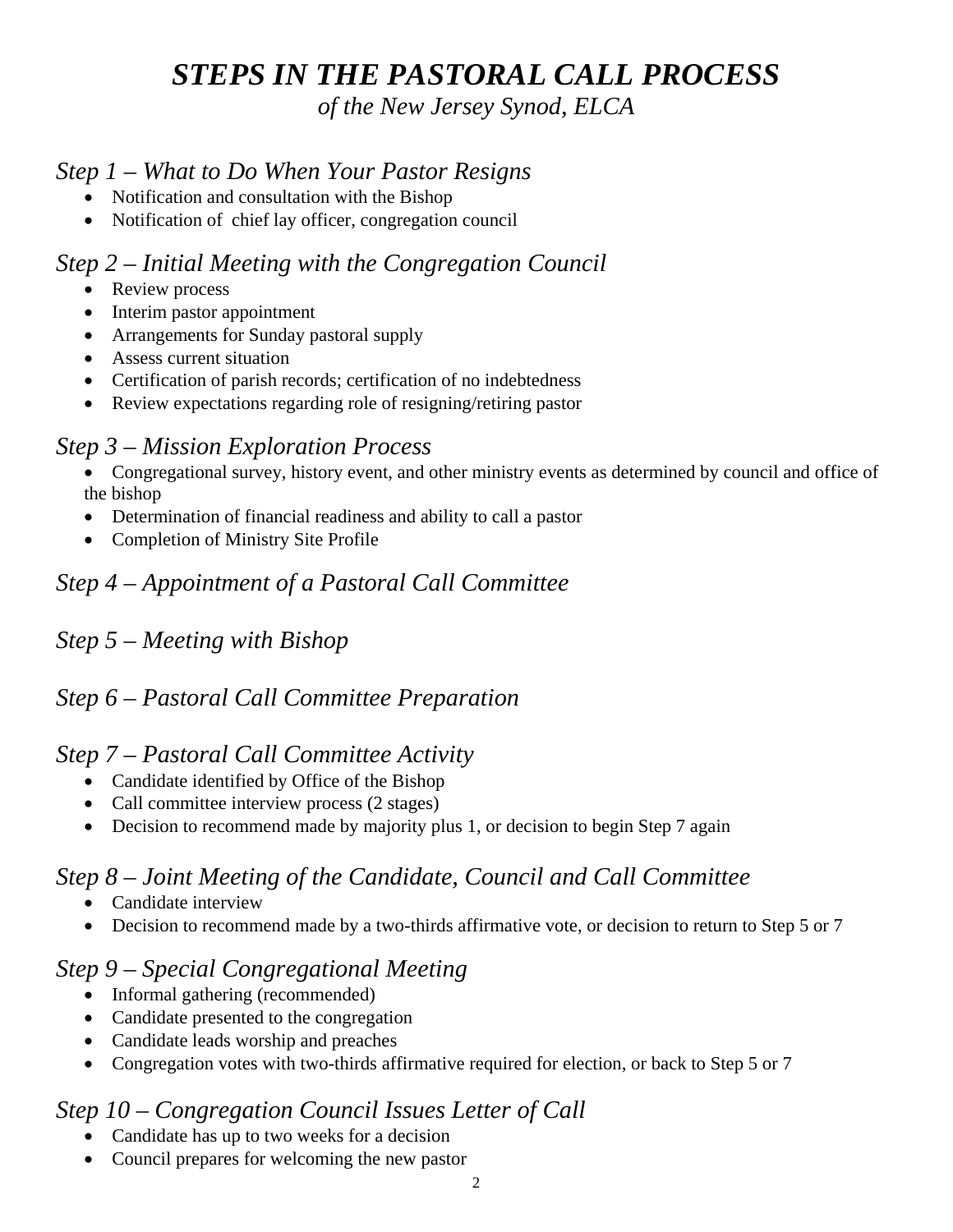*Within the people of God and for the sake of the Gospel ministry entrusted to all believers, God has instituted the office of the ministry of Word and Sacrament. To carry out this ministry, this church calls and ordains qualified persons. (ELCA Constitution)* 

 *This church believes that the call comes to individuals from God both personally and through the church. (Vision and Expectations)* 

 *The call of a congregation, when accepted by a pastor, shall constitute a continuing mutual relationship and commitment…(Model Constitution for Congregations)* 

#### **The Pastoral Call Process in the New Jersey Synod**

A congregation's calling a pastor is not the same as a business or organization's hiring an employee. This is not so much about finding a particular person to do a particular job as it is about entering into a relationship. A pastor brings a previously affirmed commitment to Word and Sacrament ministry into a specific community, and there promises to care for and nourish the congregation and to stand as a faithful witness for the sake of the Gospel in that place.

In so doing, the pastor brings the care and concern of the whole Church; indeed, the whole Church is concerned for the faithful proclamation of the Gospel in that place. The pastor is ordained by the whole Church both to provide for the baptized members of the congregation, and to lead and enable those same disciples in their witness and service to the community in which they are placed.

We believe the Holy Spirit works through the Church – in the work of bishops and synod staff, mission districts and their deans, congregation councils, and call committees – to establish, renew, and change these relationships between pastors and congregations of God's people. To that end we are called to be constant in prayer for trust in and guidance of the Holy Spirit, and to understand that it is God's intention for us that we are trying to discern, and not the satisfaction of a two-thirds majority of congregational wants.

**Suggestion: Lift up the call process and the names of the call committee in the public prayers of the church each week.** 

In the time when a congregation is seeking a pastor, the Office of the Bishop assumes a very important role. The process of calling a pastor is outlined in this Procedure and Practice document. The process itself has three major concerns:

- 1. Care of the congregation in the interim time between pastors;
- 2. Adequate assessment and evaluation of the mission tasks, needs and opportunities of the congregation and its community;
- 3. *Vertical* consideration of a pastoral candidate that is, the candidate is interviewed and assessed on the basis of his/her abilities and ministry style in light of the missional requirements of the congregation, and not in comparison to other candidates (*horizontal*).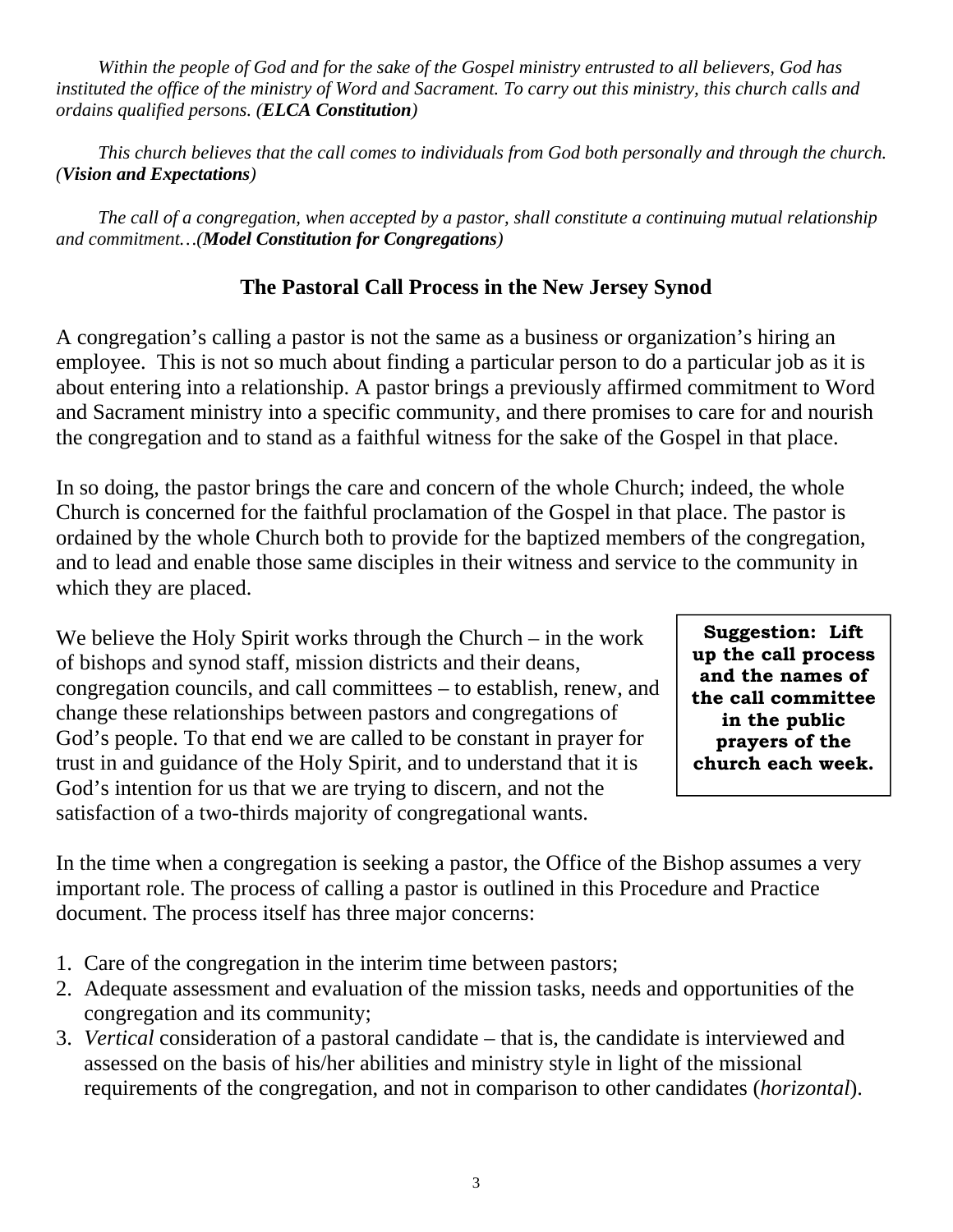To meet these three concerns, these commitments and understandings are provided for in the call process:

- A shepherding of the congregation, its council and call committee, through the interim period and the call process. This is accomplished largely through the ministry of those whom the Bishop designates and appoints for such tasks.
- Presentation of one candidate at a time to the call committee. This person will be the best candidate available in the judgment of the Bishop and staff. If the call committee or candidate determines after the initial interview stage or later that the process should not continue, the Bishop and staff will review and present another candidate.
- Thorough knowledge of the congregations of the Synod and pastors. This would include provisions for effective resources for congregational assessment and evaluation.
- A prevailing understanding throughout the Synod that since pastors are pastors of the Church, there needs to be an openness by congregations to the fact that the Bishop may, from time to time, ask a pastor to talk with a call committee; and that call committees may from time to time be present at a service to hear the pastor conduct worship and preach. In some cases the call committee may not be present for the purpose of hearing a particular pastor, but there at the Bishop's suggestion to gain needed experience, such as hearing a woman preach, or being part of a bi-lingual service.

In every instance the final decision about a candidate rests with the call committee, council and ultimately with the congregation.

The process described in this document offers efficiency and a high level of communication. It places significant responsibility upon the Office of the Bishop, emphasizing the role of the Bishop as pastor to the congregations of the Synod, as well as pastor to pastors.

*Consistent with the faith and practice of this Church, every ordained minister shall preach the Word, administer the sacraments, conduct public worship, provide pastoral care, and speak publicly to the world in solidarity with the poor and oppressed, calling for justice and proclaiming God's love for the world.* 

*Each ordained minister with a congregational call shall, within the congregation, offer instruction, confirm, marry, visit the sick and distressed, and bury the dead; shall supervise all schools and organizations of the congregation; shall install regularly elected members of the Congregation Council, and with the council administer discipline. Every ordained minister shall seek out and encourage qualified persons to prepare for the ministry of the Gospel and strive to extend the Kingdom of God in the community, in the nation, and abroad; shall impart knowledge of the church and its wider ministry through distribution of its periodicals and other publications and shall endeavor to increase the support given by the congregation to the work of the ELCA and of this synod. (Synod Constitution, S14.02)*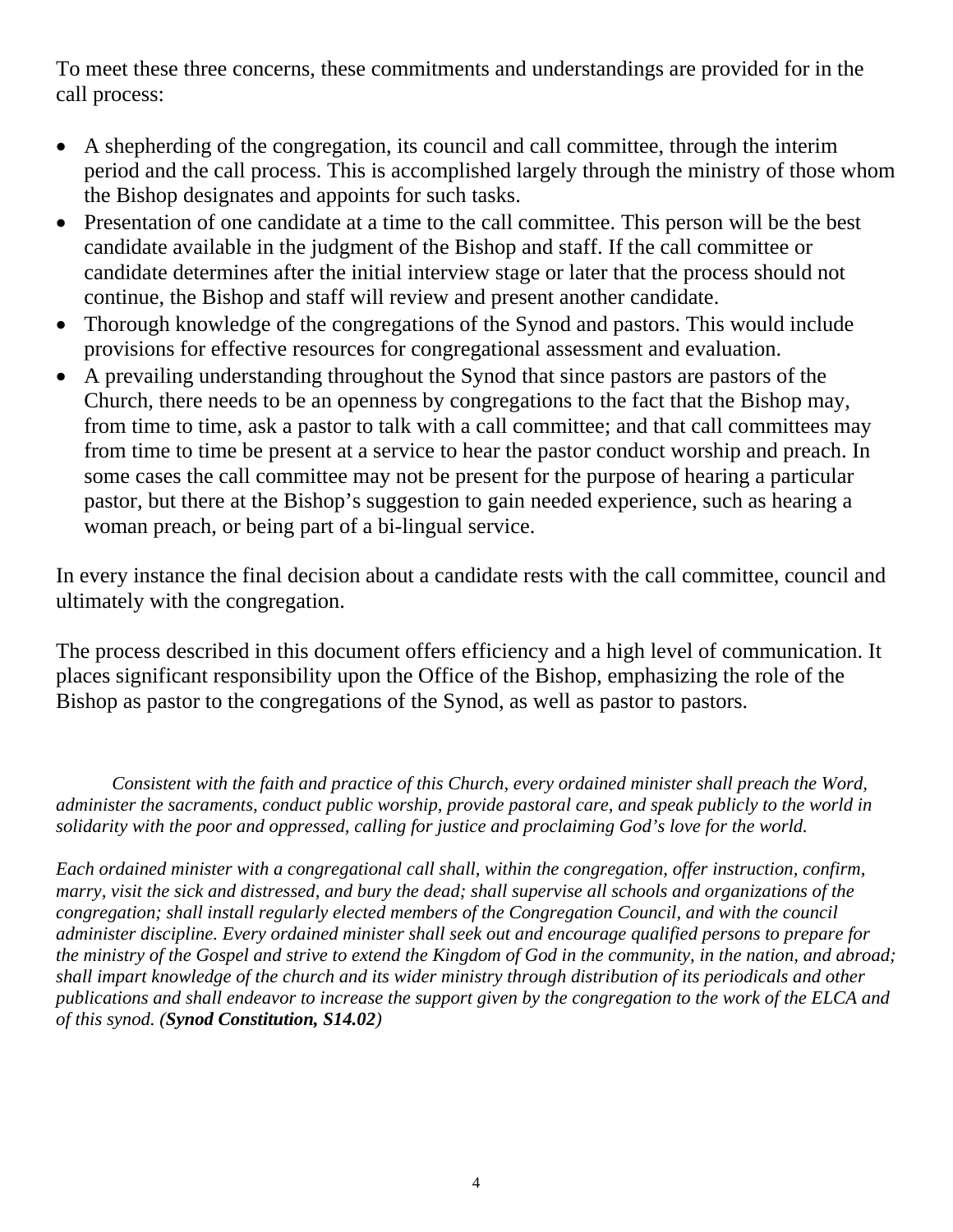#### **Procedure and Practice for the Call Process**

Calling a pastor to be engaged in mutual ministry with the members of a congregation and the community in which it is located is an important event. As such it is necessary to recognize that it is our Lord Jesus Christ, through the power of the Holy Spirit, who works in guiding each of us. The congregation council, the pastoral call committee, the congregation, the designated representative of the bishop, the mission district dean, and the bishop of the synod are all involved in calling a person to be pastor of a congregation.

The steps described in this document are to be followed as a congregation engages in the process of calling a pastor.

#### **Step 1 – What to Do When Your Pastor Resigns**

When the congregation experiences the loss of its pastor, a situation of change, uncertainty, and potential instability occurs. Such a time holds the possibility of being either constructive or destructive. It is the intention of the Office of the Bishop to make this period of time as productive as possible by providing careful guidance. The kind of support and guidance required will be determined by the circumstances of the pastor's departure.

**Important – Notify the Office of the Bishop as soon as you learn of your pastor's resignation!** 

It is important for the congregation council to know to whom to turn, what to do, and what procedures are to be followed upon learning of the resignation of its pastor. Immediately following the resignation of the congregation's pastor, the relationship between the congregation, the bishop of the synod, and the

bishop's designated representative in the process takes on new dimensions. To achieve a smooth transition into this intensified relationship with the synod, the resigning pastor will normally take certain important steps.

The pastor, prior to submitting his or her resignation, is expected to consult with the bishop. The pastor normally notifies the chief lay officer of the congregation, and then meets with the congregation council to present the letter of resignation, which is subsequently mailed (first class and via email), to all members of the congregation The pastor would also see that the chief lay officer has addresses and telephone numbers for the bishop, the mission cluster counselor, the mission district dean, the supply preaching coordinator, and the synod office.

Upon receiving the resignation of the pastor, the chief lay officer of the congregation should immediately communicate with the bishop. *Exhibit A* provides a model letter that can be sent to the bishop, enclosing a copy of the pastor's letter of resignation and a copy of the congregation council's communication of the resignation to the congregation.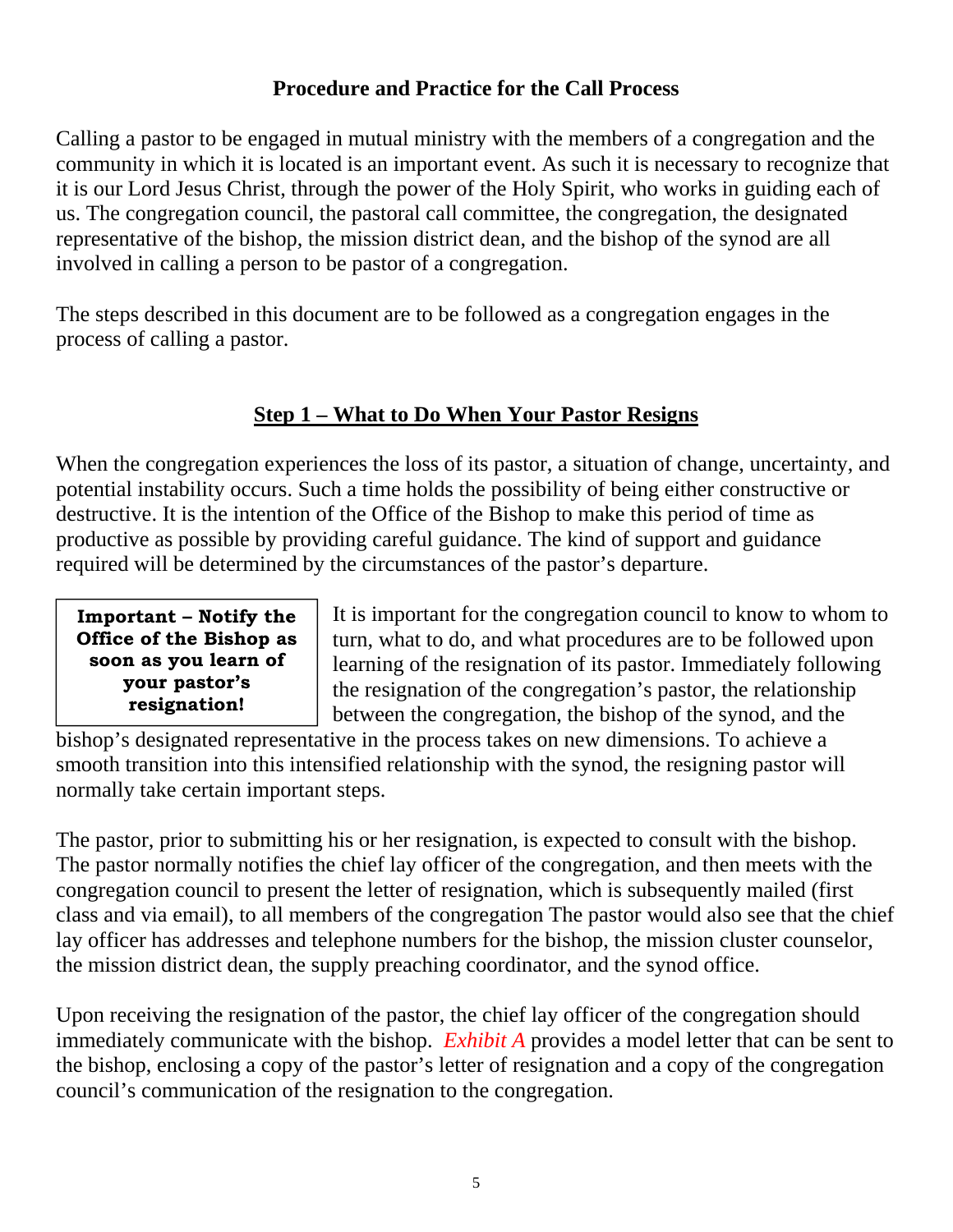The chief lay officer should contact the bishop's office to establish dates for a meeting with the congregation council. This meeting should be scheduled as soon as possible, and prior to the pastor's leaving. The resigning pastor does not attend this meeting. In this meeting the congregation council will be assisted in its responsibility to lead the congregation during the transition, to arrange for pastoral services as needed, and to initiate the process which would normally lead to the calling of a new pastor.

#### **Step 2 – Initial Meeting with the Congregation Council**

At the appointed time, the bishop or a designated representative will meet with the congregation council to outline the call process. The agenda will include:

- Appointment of an interim pastor
- Arrangements for Sunday pastoral supply
- Assessment of current congregation needs
- Certification of parish records and no financial indebtedness
- Expectations of the role of the resigning pastor
- Initiate the Mission Exploration Process

The bishop will verify that the congregation is under no financial indebtedness to the pastor who has resigned, and that the pastor is under no financial indebtedness to the congregation.

#### **In case of financial indebtedness…**

*If a financial indebtedness does exist, such indebtedness shall be removed or a suitable plan put into place in writing and approved by the bishop. Copies of the plan shall be provided to the pastor, the bishop and the files of the congregation. The pastor and council will share responsibility for assuring that a mutually acceptable agreement on liquidation of any indebtedness is formulated.* 

The Mission District Dean or Cluster Counselor and the chief lay officer will have the responsibility to review together the parish register and to ascertain that its records are in good order. Such certification is required before: (a) the resigning pastor is installed in another call, (b) is issued a certificate of dismissal or transfer, or (c) is certified for retirement pension benefits of this church.

The bishop will review with the congregation council the expectations and ethics related to the resigning pastor. These expectations will have been reviewed with the resigning pastor and the bishop prior to this meeting. The congregation council will certify that these expectations have been clearly communicated and will disseminate these expectations to the congregation when the resigning pastor leaves. (*See Exhibit E*)

**It is helpful to have copies of** *Exhibit E* **available for the congregation. This clarifies the expectations of the resigning pastor.**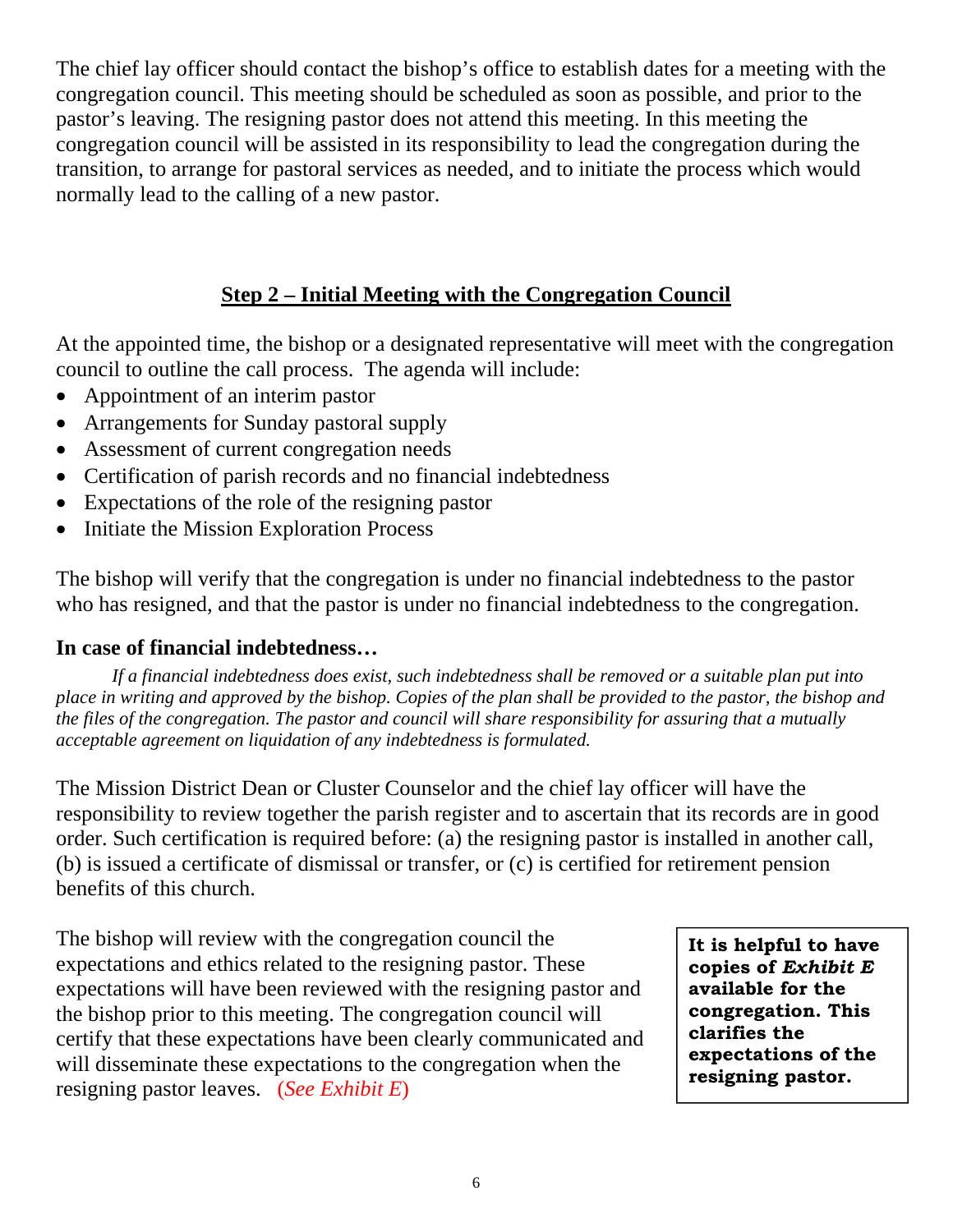A letter certifying that the congregation is under no financial indebtedness to the pastor or the pastor to the congregation (or specifying the plan that has been mutually agreed to for the liquidation of any indebtedness), and also certifying that the pastoral records are in good order and the expectations of the role of the resigning pastor have been reviewed shall be sent by the secretary of the congregation council to the bishop. (*See Exhibit B*)

At the initial meeting with the council, the appointment of an interim pastor will be discussed. The congregation council may suggest names and interview a candidate for interim ministry before appointment by the bishop.

The duties of the standard interim pastor are defined in the Synod Constitution, which reads as follows (S14.17):

*During service to a congregation, an interim pastor shall have the rights and duties of a regularly called pastor. The interim pastor may delegate the same in part to an interim supply pastor with the consent of the bishop of this synod. The interim pastor and any ordained ministers who may assist shall refrain from exerting influence in the selection of pastor. Upon completion of service, the interim pastor shall certify to the bishop of this synod that the parochial records for the period for which the interim pastor was responsible are in order. (Synod Constitution S14.17)* 

Further delineation of responsibilities of the standard interim pastor includes the following:

- Attend all meetings of the congregation council
- Be responsible to conduct or arrange for all official pastoral acts such as marriages, funerals, baptisms
- Teach, or at least supervise, the cate chetical programs of the congregation
- Visit the seriously ill and home-bound members
- Upon request be available to persons needing pastoral care
- Maintain the parish register

In some circumstances a part time or full time intentional interim or transition pastor may be suggested by the bishop, or a standard interim augmented by a stated supply pastor. In all cases the bishop will provide a proposal for remuneration of the interim pastor.

#### **Step 3 – Mission Exploration Process**

Prior to the appointment of a pastoral call committee, the congregation council shall prepare a Ministry Site Profile (available at www.elca.org). In order to complete this report, the congregation will engage in a mission exploration process that will include anywhere from one to six steps. Based on the assessment of current needs that is done with the congregation council, the bishop, in consultation with the congregation council, will recommend which of these steps to complete. The purpose of engaging in this process is to define future directions and priorities for the mission and ministry of the congregation. The information gathered during this process will assist the congregation council in completing the Ministry Site Profile.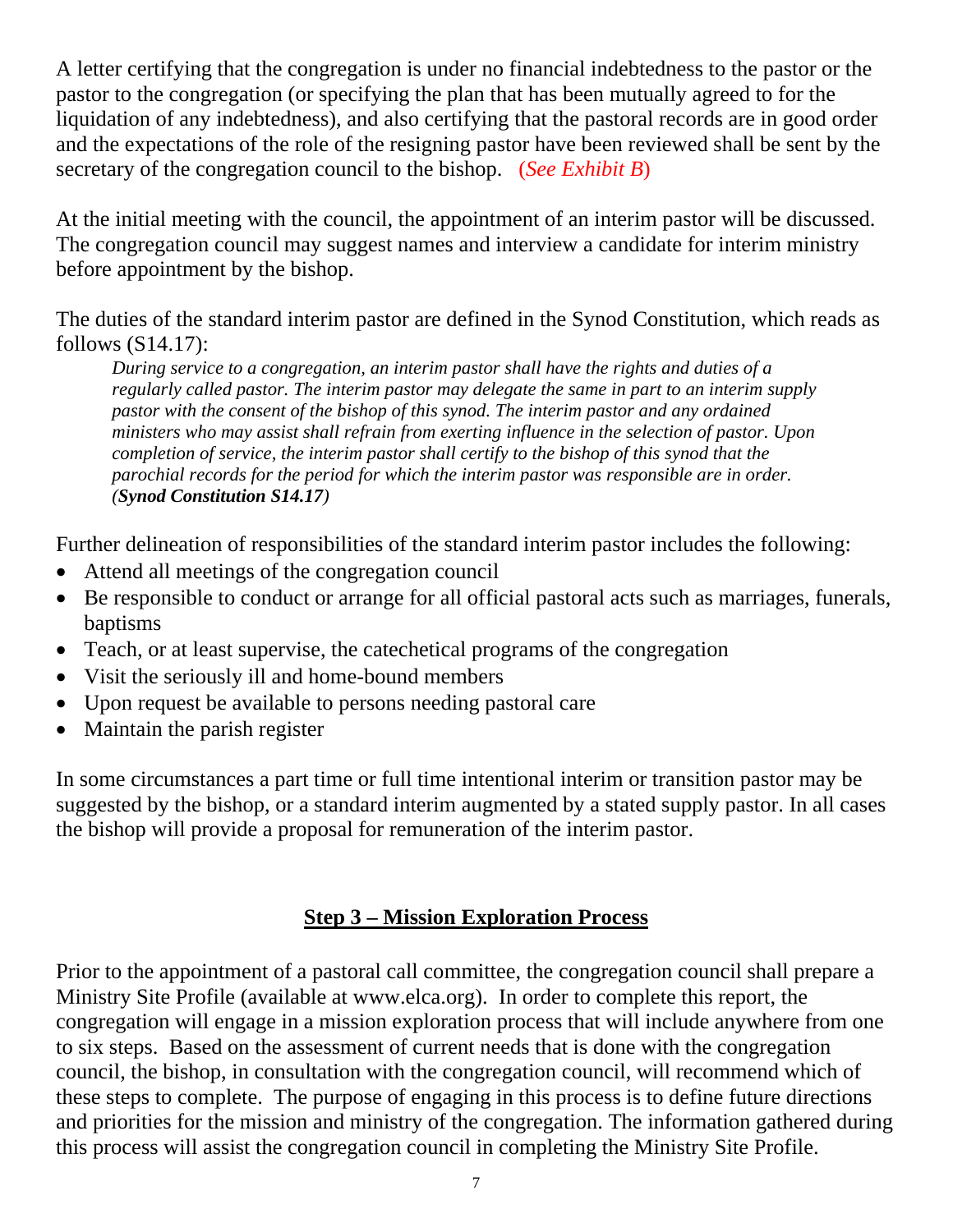The purpose of the mission exploration process and completion of the Ministry Site Profile is to:

- Review the congregation's life and mission as part of the Church, the body of Christ
- Evaluate the congregation's present strengths
- Identify specific areas for further attention
- Assess the financial ability of the congregation to call the next pastor
- Specify resources necessary to fulfill the mission of Christ's Church including and especially mission tasks in the parish community
- Arrive at a current understanding of the mission/purpose of the congregation
- Identify the gifts that are most important for the next pastor to possess

The Ministry Site Profile will also provide a description of the congregation for use by the bishop in seeking persons who might be nominated as pastor, as well as for use by a candidate in preparing for an interview by the call committee.

Possible steps in the mission exploration process may include events in the following areas:

- History event exploring the congregation's past ministry
- Community demographics
- Outreach exploration
- Community asset mapping
- Stewardship
- Mission review
- Congregational gifts assessment

**This is the fun part! Exploring the mission and ministry possibilities can energize the whole congregation.** 

#### **Step 4 – Appointment of a Pastoral Call Committee**

The call committee should not be appointed until after the congregation council has assessed congregational needs, has satisfactorily completed the mission exploration process, and forwarded copies of the Ministry Site Profile to the bishop. According to the *Model Constitution for Congregations of the ELCA*, the pastoral call committee is composed of six persons. The majority shall be persons not currently serving on the congregation council. The composition of the call committee should very intentionally reflect the makeup of the congregation, assuring that all persons and age groups are represented.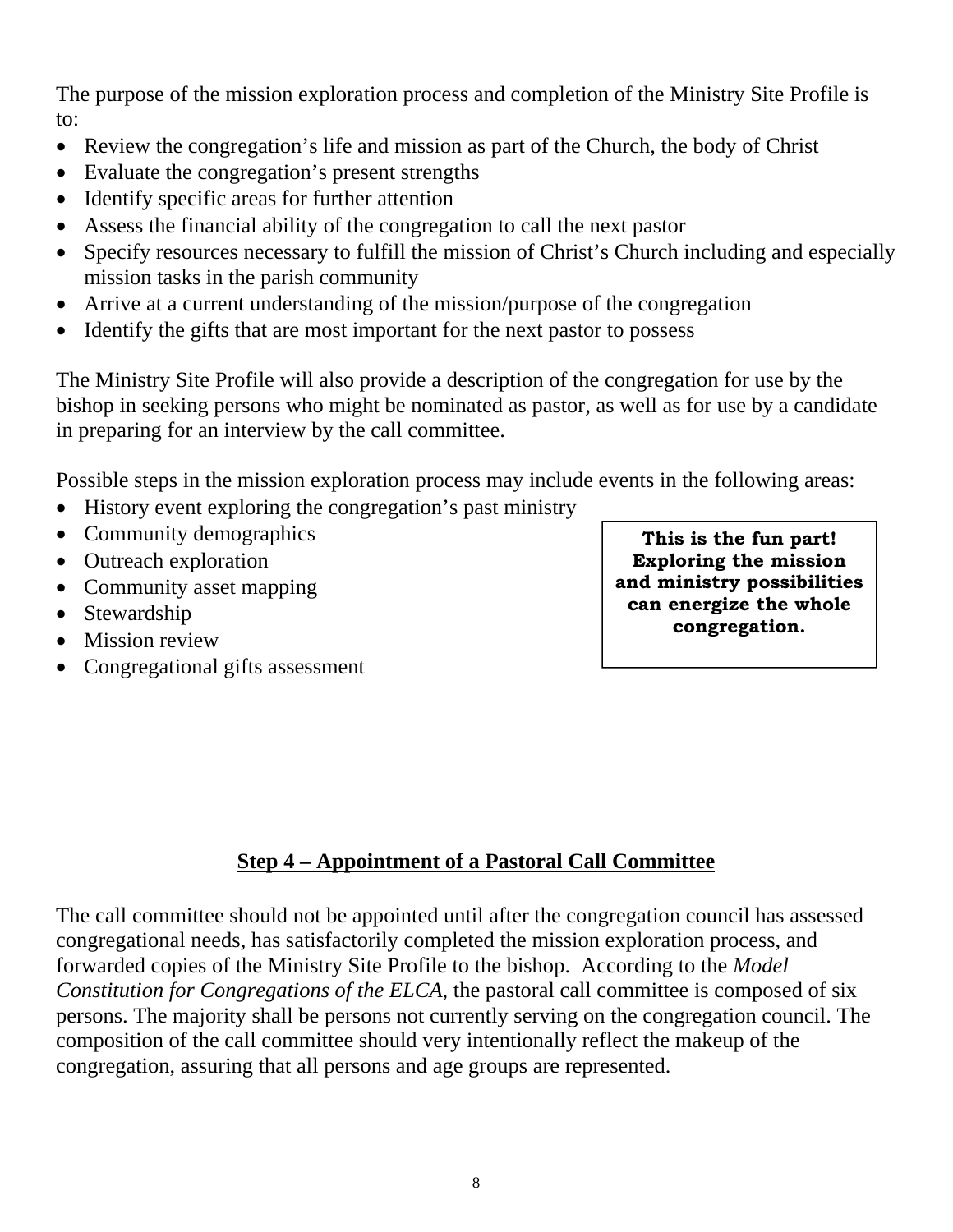In small membership congregations (those with fewer than 50 average attendance), the congregation council may function as the call committee. This decision should be discussed with the Office of the Bishop and clearly communicated with the congregation.

It is recommended that the chairperson of the call committee be a member of the congregation council. Because of demands placed upon the chief lay officer during a pastoral vacancy, it is recommended that he/she not chair the call committee. Call committee members shall be confirmed, regularly communing and contributing members of the congregation. Upon appointment and approval by congregation council, the names, addresses, telephone numbers and e-mail addresses of the call committee along with the designation of the chairperson shall be communicated by the chief lay officer in writing to the bishop. (*See exhibit C*)

**Does our call committee reflect our mission needs? Do we have a wide diversity of ages, length of membership, interests and a gender balance on our call committee? Is our call committee made up of people committed to the future mission of our congregation?** 

The pastoral call committee's primary responsibility is to interview pastoral candidates recommended by the bishop and observe them in the conduct of worship. The call committee is responsible for making specific recommendations of a pastoral candidate for consideration by the congregation council.

It is also the responsibility of the call committee to keep the congregation regularly informed about the status of the call process. This can be done through occasional announcements at worship, newsletter articles, or even a poster display listing the steps in the process and indicating those completed. This information regularly shared concerning the status of the call process can greatly reduce congregational anxiety about the steps being taken to call the congregation's next pastor.

Confidentiality regarding the name of any candidate is of utmost importance and expected of those involved in the call process.

The pastoral call committee will be expected to reimburse any candidate his or her expenses and provide for overnight accommodations for out of town candidates. Members of the call committee are to be reimbursed for expenses they may incur in the call process. Therefore, the congregation council should authorize funding for the pastoral call committee.

#### **Step 5 – Meeting with the Bishop**

When the mission exploration process and Ministry Site Profile have been completed and received by the bishop's office, and the call committee identified, the bishop will arrange to meet with the congregation council and the call committee together.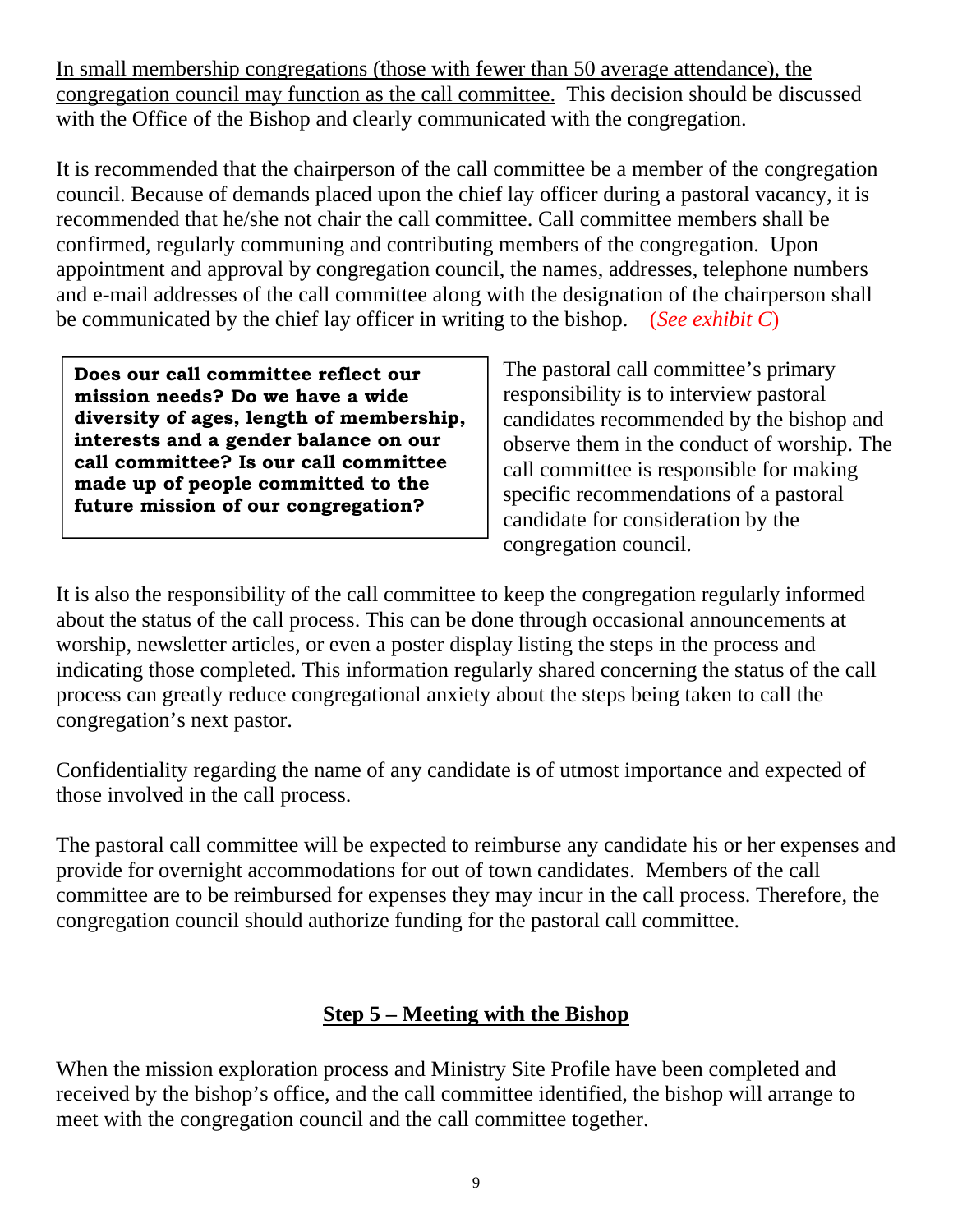The bishop will conduct the meeting. The purpose of the meeting is to review submitted mission exploration information and discuss implications in an effort to further clarify the needs and expectations for ministry in and through the congregation. The information provided in this combined meeting will be used by the bishop in making a candidate recommendation to the call committee. The call committee may also at this time bring to the bishop's attention names of pastors in which there is expressed interest.

Following this meeting, the bishop will, with the staff, engage in a process to identify, interview, select and nominate a candidate for the consideration of the pastoral call committee. Criteria that will be used include:

- Specific skills which a pastor should possess in order to help the congregation fulfill its mission tasks
- Comparison between the responses of the congregation in the Ministry Site Profile and the information potential candidates have provided
- Challenges and opportunities for ministry by the congregation
- Location of the parish and its general characteristics
- Mission of the congregation in the community
- Financial provision the congregation is able to offer the pastor

Time given by the bishop and staff in study of the specific situation and in securing the interest of any candidate is an investment in our mutual ministry. Prayer and patience are important.

### **Step 6 – Pastoral Call Committee Preparation**

The primary responsibility of the pastoral call committee is to interview and screen any pastoral candidate recommended by the bishop, and when ready, to make a specific recommendation of a pastoral candidate to the congregation council. It is important to note that the call committee is a subcommittee of the congregation council and as such, it is accountable to the congregation council. The bishop will conduct an orientation session with the pastoral call committee in preparation for the candidate interview. This may be done on the same date as Step 5, after dismissing the congregation council. During this orientation the committee will:

- Review the Ministry Site Profile
- Review information provided by the mission exploration process
- Identify other specific items that it considers of importance in fulfilling the mission tasks of the congregation
- Develop specific questions related to professional skills which will be used in the interview

*(See Exhibit F)*

• Role play the interview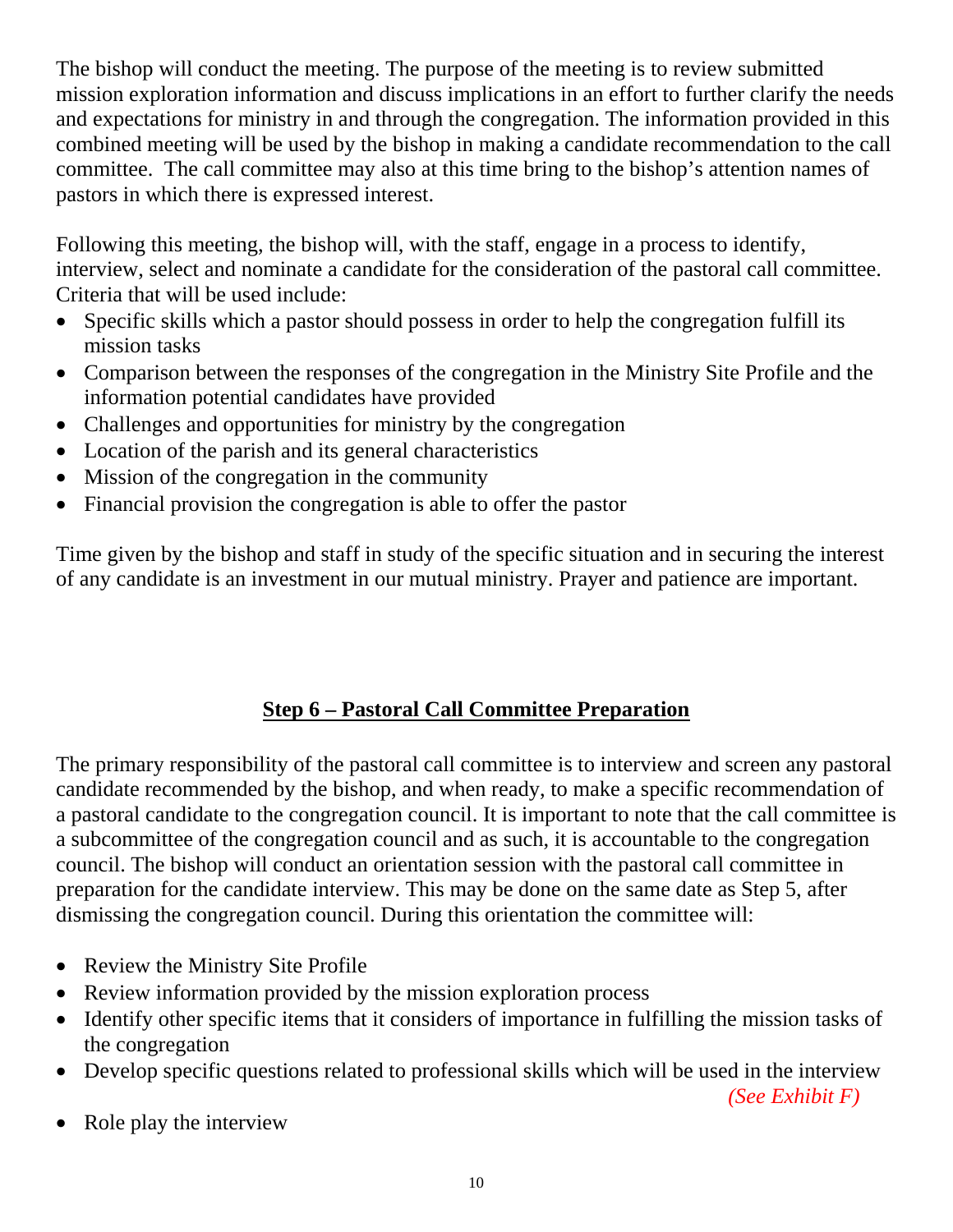This orientation is an important preparatory step, which should provide a framework that will help to assure an effective interview.

The call committee members are expected to approach their task with a high commitment to the Gospel and to be faithful representatives of the congregation that has chosen them to serve in this capacity. Likewise, they seek to listen carefully to the leading of the Holy Spirit as they interview a candidate. Call committees generally understand that God calls many different kinds of persons with a great variety of gifts into the ordained ministry.

Nevertheless, some problems remain. Chief among these is age discrimination, racial/ethnic prejudice, gender discrimination, and bias against those who are single, and those who are differently-abled. Our baptism into the family of God calls us to stand firmly against all forms of injustice which in any way demean the dignity and self-worth of any of God's people. It is our aim as a synod to insure that every call process results ultimately in the affirmative call, that is, a call free of inappropriate discrimination or unjust relationships with candidates. Discussion of what is appropriate and inappropriate in the interview step will be important in this orientation meeting.

#### **Step 7 – Pastoral Call Committee Activity**

The bishop will submit the name of one candidate at a time. Only after a pastor has given consent to be nominated will the bishop propose his or her name to the call committee. If the pastor is from another synod, the bishop will first clear that name through the bishop of the synod involved. No pastor is to be considered by the call committee apart from this procedure.

**Prayer and Patience are most important in this process.** 

This is one of the more difficult stages of the call process. Members of the congregation, and especially members of the call committee and council, may well be concerned that a new pastor be called as soon as possible. The bishop shares that concern and is also concerned that the best possible selection of a candidate be made.

In order to select the best possible candidate, a great deal of consultation and correspondence is normally required. Consequently it may take several weeks before a recommendation is made to the call committee by the bishop. After careful review of the congregational situation and the gifts and availability of candidates by the bishop and staff, the call committee will be given the name of the best candidate available for their consideration and decision. If either the call committee or the candidate determine not to proceed with the conversation after the initial interview step, or any point thereafter, the bishop and staff will review and nominate another candidate.

The bishop will appoint a designated representative to shepherd both the congregation and potential candidates through the remaining steps of the call process. Once a candidate has been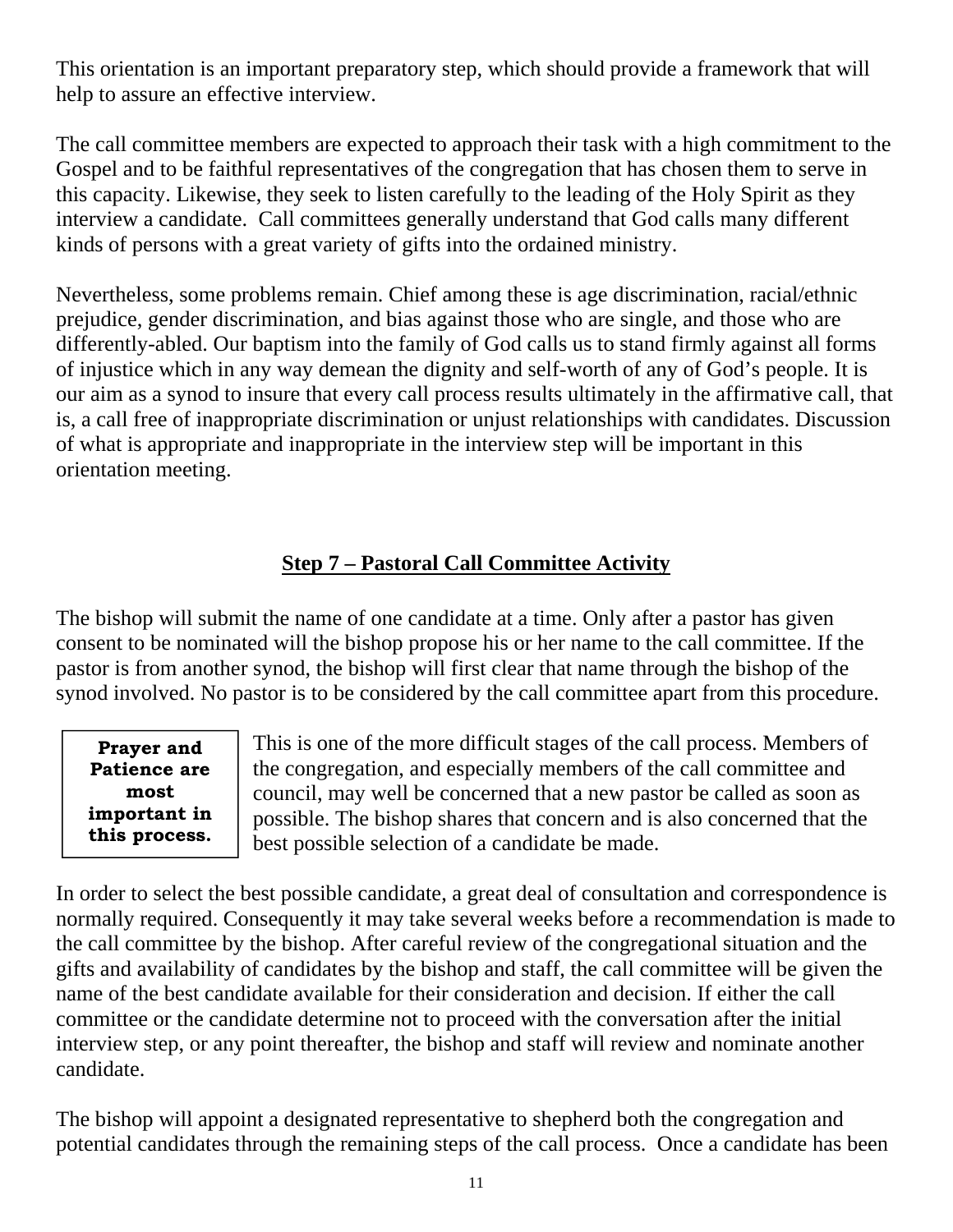nominated, the call committee shall take responsibility to contact that candidate and set up an interview in a timely manner.

#### **The name of any candidate being or having been considered is not to be revealed by the call committee**.

The bishop's designated representative may accompany the candidate to the interview, introduce him/her, and remain at the meeting.

The purpose of the meeting is:

- To give the candidate opportunity to see the church facilities and gain initial exposure to the community including schools, shopping facilities, medical resources, community services including libraries, parks and recreation, etc.
- To become acquainted—candidate and call committee members, and vice versa
- To review biographical data and other pertinent information provided by the candidate

**A welcoming atmosphere for the interview will help set the tone!** 

 To review congregation data with the candidate, discussing congregational needs and expectations in relation to the candidate's expressed needs and expectations

The pastoral candidate and, if married, the candidate's spouse, shall be invited to visit the parish on the day of the meeting and tour the facilities and community. The candidate shall be reimbursed by the congregation for the expenses of the visit. For married candidates travelling a significant distance the congregation is expected to pay the expense of the spouse for at least one trip.

#### **Note…**

*It is hoped that there will be some interaction between the call committee members and the candidate's spouse. However, the spouse will not normally attend the interview. Members of the pastoral call committee, the congregation council, and the congregation are reminded that the spouse is not being considered for a call, and are also advised against having any particular expectations of the spouse in relation to the congregation.* 

After the initial interview meeting, the pastoral call committee observes the pastoral candidate as she or he conducts worship and proclaims the Gospel. Together, these two activities – the meeting with the candidate and hearing the candidate lead worship and preach – constitute the interview step.

In order to observe the candidate leading worship, the chairperson of the call committee shall consult with the candidate to identify a suitable time when the committee might visit the candidate during worship in his or her own parish. If it is advisable that the pastoral call committee observe the candidate in a parish other than her or his own, the chairperson should immediately consult with the office of the bishop, who will arrange for an alternative site.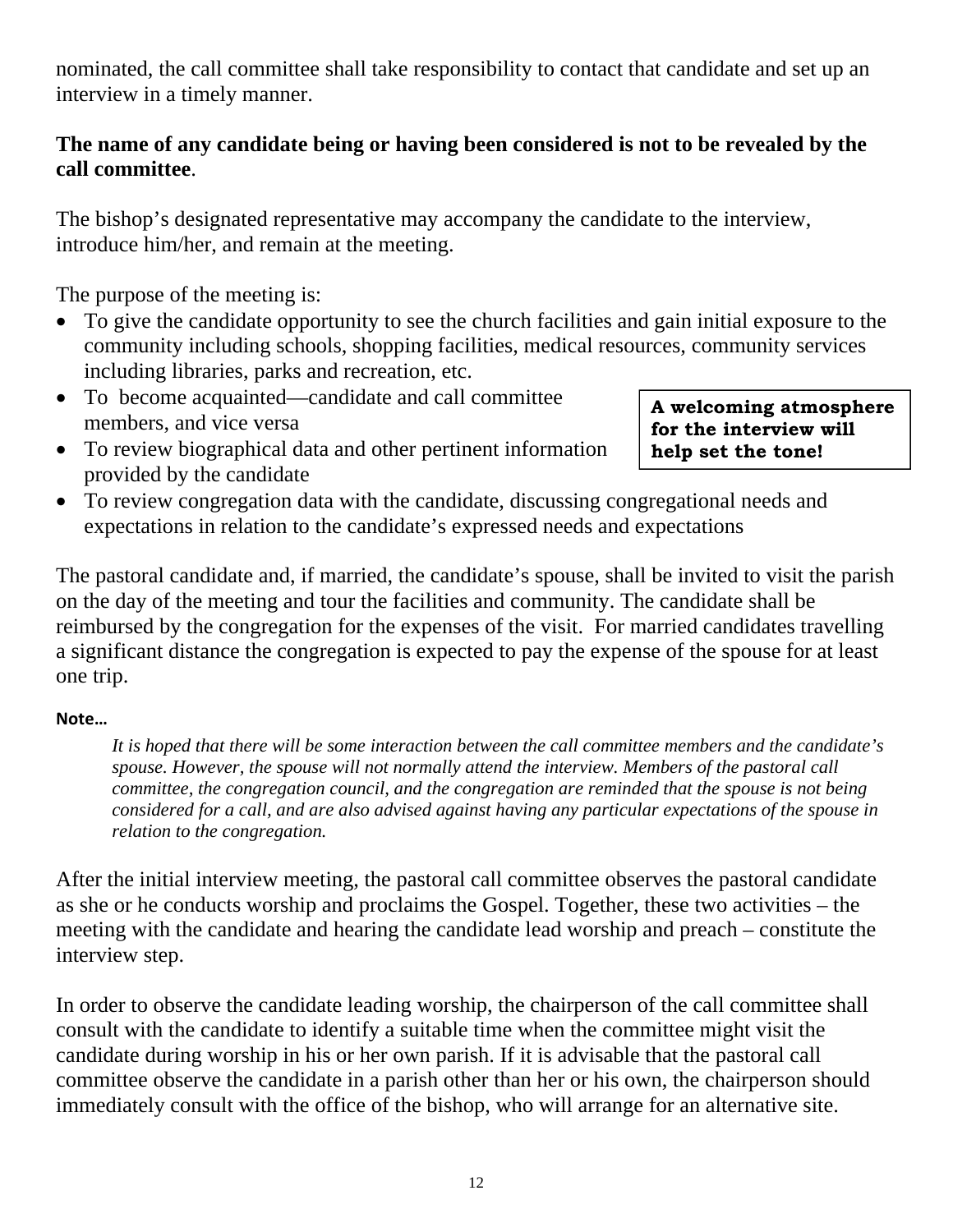It is most important that the pastoral call committee function as a unit in any visits to observe a candidate leading worship. The committee should not be divided in making such visits.

It is also important for both call committee and the candidate to keep the bishop's designated representative informed of their developing relationship. If, after the interview process, there is no continuing interest in a given candidate, the chairperson of the call committee shall quickly notify in writing both the candidate and the office of the bishop of such a decision, and the factors which shaped the decision. If, after the interview, the candidate has no continuing interest in the congregation, he or she shall notify the office of the bishop of that decision.

When after prayerful consideration, the pastoral call committee has interviewed a pastoral candidate it believes can well serve the parish, and providing a majority plus one of the call committee favor recommendation of the candidate to the congregation council, the chairperson of the call committee shall inform the office of the bishop and shall request a special meeting of the congregation council to present the candidate.

#### **Step 8 – Joint Meeting of the Candidate, Council and Call Committee**

When the call committee has identified a pastoral candidate to recommend to the congregation council, arrangements shall be made for a joint meeting with the council, call committee and candidate. The bishop's representative working with your call process may attend this meeting. The interim pastor does not attend this meeting.

The chairperson of the pastoral call committee shall prepare a written resume on the candidate being recommended and the committee's rationale for the recommendation. This written report can be distributed to council members prior to the joint meeting. If differences between the pastoral candidate and the call committee have been identified, those differences and their proposed resolution should also be submitted to the council at this time.

**A one-page written resume on the candidate and the committee's rationale for the recommendation should be prepared and distributed to the council.** 

A proposal for compensation shall be prepared by the office of the bishop for discussion and approval by the council at this meeting. This proposal may be shared with the council and finance team in advance of the meeting. If agreement on compensation cannot be reached at this council meeting, authorization may be given by the council for the candidate and finance team to negotiate the compensation in advance of a congregation call meeting. The agreed upon compensation must be approved by the council prior to a congregation call meeting.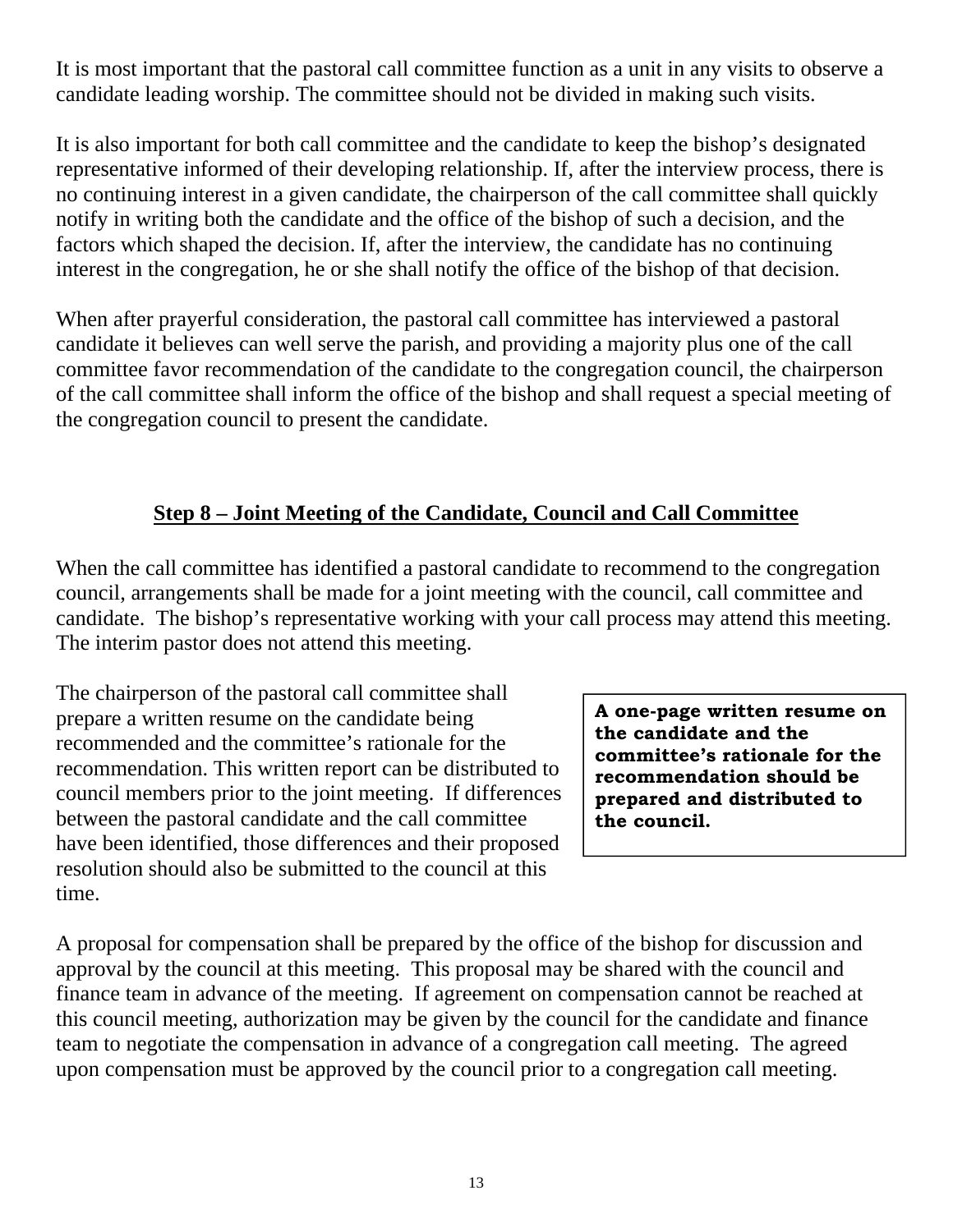The chief lay officer of the congregation should conduct the joint meeting. The purpose of this meeting is:

- To receive the report of the call committee and meet the recommended candidate
- To provide the congregation council members with an opportunity to discuss the possibility of mutual ministry between the congregation and candidate.
- To discuss and approve issues related to compensation.

After the call committee has presented the candidate, and sufficient discussion has taken place, the candidate should be excused. The congregation council should take action on the call committee's recommendation. A two-thirds affirmative vote of the council members is required to approve the recommendation of the call committee.

When the congregation council has given such an approval, the chief lay officer should arrange for a meeting of the congregation in which the congregation will vote on the recommendation. Setting the date for the congregational meeting is done in consultation with the candidate and with the bishop's appointed representative working with the process.

The chief lay officer of the congregation should promptly notify the bishop in writing of the council action and the planned congregational meeting. (*See exhibit D*) If the candidate is to be present on a Sunday morning, it will also be necessary for the chief lay officer to see that the previously arranged supply appointment is cancelled.

**The name of the candidate being recommended is not normally revealed by members of the council or the call committee prior to the day of the congregational meeting.** 

#### **Step 9 – Special Congregational Meeting**

As per constitutional requirements, the congregation council shall inform the congregation in writing as to the day and time of the special congregation meeting. In that announcement, the name of the candidate shall not be revealed. The only exception to this will be with the specific approval of the Office of the Bishop. The candidate's name should not be given until the day of the congregation meeting. The announcement of the meeting may be made as follows:

*On Sunday, (date) following the (time) service, a special congregation meeting will be conducted to elect a pastor. The pastor (or pastoral candidate) being proposed by the congregation council will conduct the service, and preach. Following the service the congregation meeting will be held during which a congregational vote will be taken by secret ballot. A two-thirds majority is required for election of a pastor. A representative from the Office of the Bishop will preside at this congregation meeting.*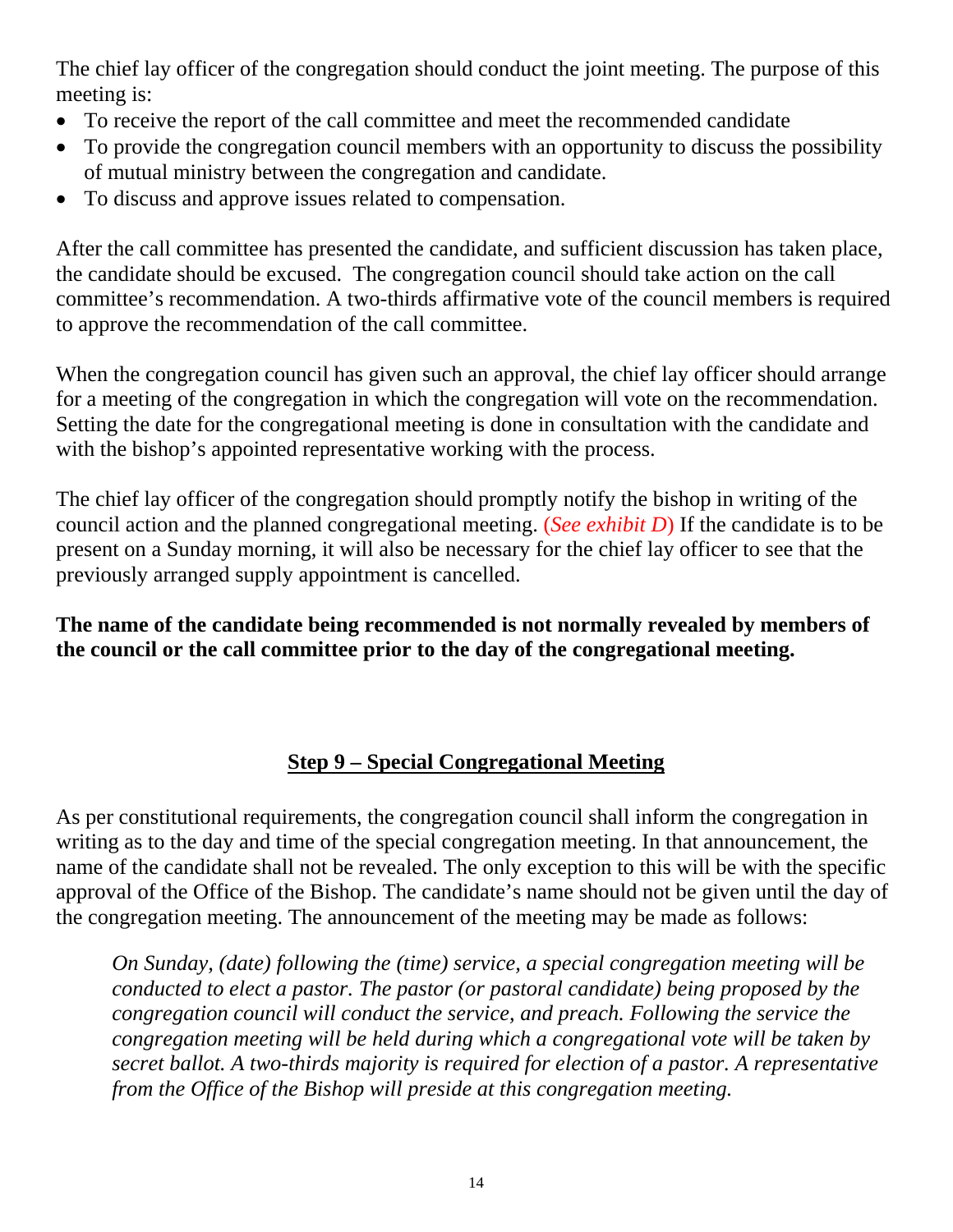Additional information such as the following may also be included with the meeting announcement:

*A resume of the candidate will be presented in the worship bulletin on the day of the meeting. All voting members of the congregation are eligible to participate in the voting, and are urged to be present. Absentee voting is not permitted.* 

The congregation meeting, with the representative for the Office of the Bishop presiding, will have the following agenda:

- Prayer invoking the guidance of the Holy Spirit
- Written recommendation by the congregation council that the pastor be called; salary and other provisions are to be stated in the recommendation
- Discussion
- Vote by written ballot
- Prayer and blessing

**A two-thirds majority of voting members present is needed for the election of a pastor.** 

There must be a two-thirds majority of those members present and voting to elect. Should there be negative votes cast, there shall be no motion to make the vote unanimous.

#### **Step 10 – Congregation Council Issues the Letter of Call**

An election by the congregation constitutes a call and authorizes the congregation council to issue the *Letter of Call*. The pastoral candidate and the bishop shall be notified as to the exact number of both affirmative and negative votes.

Three blank *Letter of Call* forms will have been supplied by the bishop to the chief lay officer. Within two days of the election, it shall be the responsibility of the chief lay officer of the congregation to deliver in person or by certified mail to the bishop three completed copies of the *Letter of Call*. If the documents are in good order with the provisions acceptable, the bishop will attest the call, and then mail the three copies to the pastoral candidate.

The person called to become the pastor has up to two weeks in which to decide to accept the call. If the call is accepted, a signed letter of call will be returned to both the congregation and the bishop. The pastoral candidate shall indicate the effective date the ministry will begin. The acceptance of the call may then be publicized.

Following the acceptance of the call, the pastor will consult the bishop and chief lay officer to arrange for the pastor's installation, and with the chief lay officer regarding moving arrangements. It is the responsibility of the calling congregation to pay for the pastor's costs incurred in moving.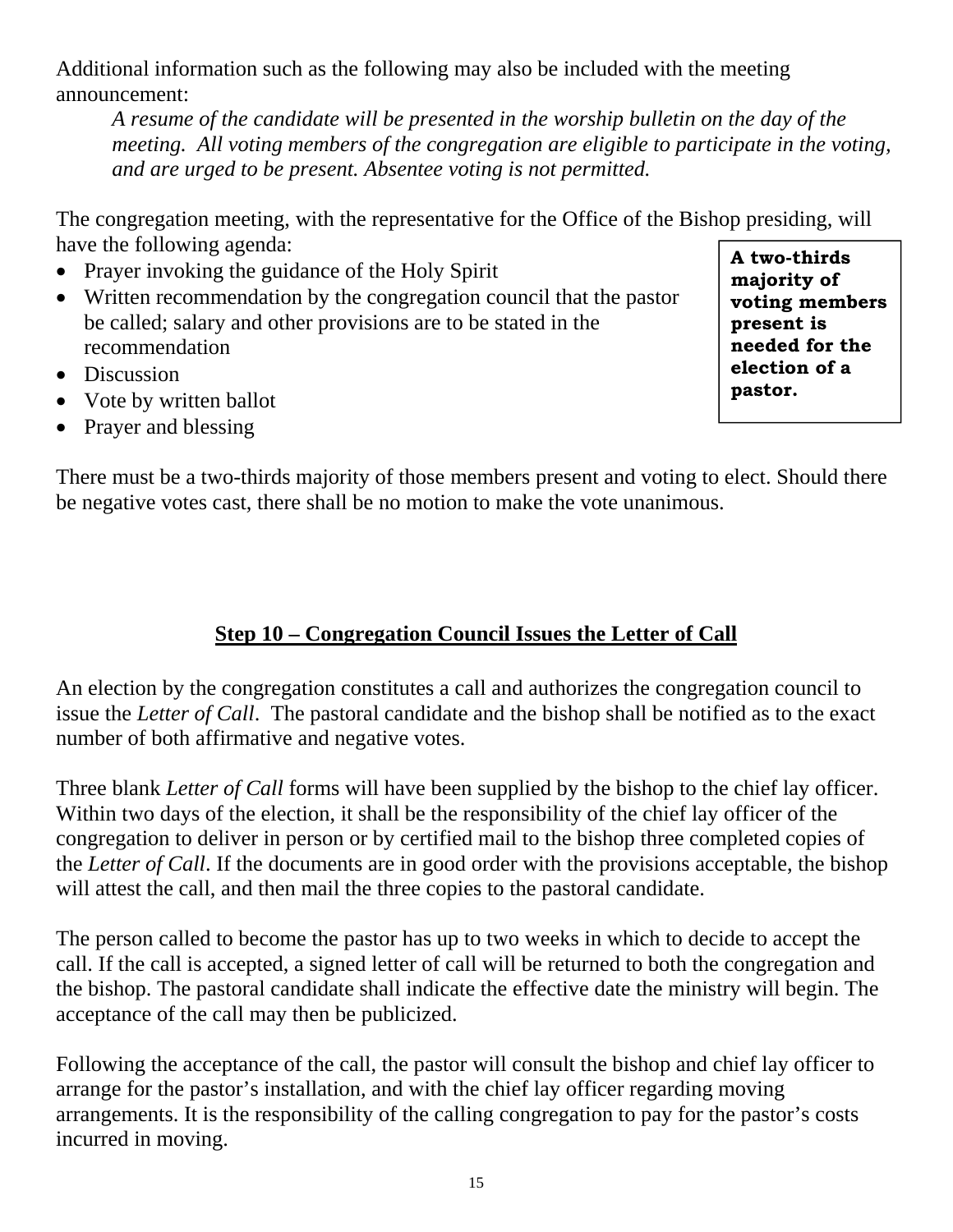The congregation council should make special arrangements for welcoming the arriving pastor and his/her family, if any. The appointment of a welcoming committee is desirable. Such a group could assist with the pastor's relocation into a new home (a housewarming party, providing hospitality on arrival, assisting in adjustmental arrangements, etc). Such a group might also plan an appropriate *welcome to our congregation* event. All sincere efforts to greet, welcome and assist the pastor

**Congratulations! Your new pastor will be arriving soon. A welcoming committee can help make the transition hospitable.** 

in the start-up days of a new ministry will be much appreciated by the pastor and help to assure the good beginning of a strong, mutually developed ministry of pastor and people in the congregation.

It is strongly recommended that a *Mutual Ministry* or *Staff Support Committee* be established within the first two months of the pastor's arrival. The committee's primary purpose is to strengthen the pastor's ministry through careful listening and sharing, reviewing and reflecting, praying and caring. The makeup and design of such a committee may be discussed with the Leadership Team of the synod.

#### **Conclusion**

The steps outlined in this process provide a common procedure for calling a pastor. Following the process affords the congregation and the office of the bishop the opportunity to work together in a way that is efficient, and positively directed.

This is also a time of special prayer and loyalty. Congregation councils should, with diligence, provide leadership to the congregation during the interim time, maintaining strong bonds of unity in the peace of God, and exercising sensitive care for all the people of the congregation. Congregational leaders have a challenging task. They also have the assurance that, when they are open and responsive, the Holy Spirit will guide them in calling a pastor who will assist the congregation in fulfilling God's mission for them in the name of Jesus Christ.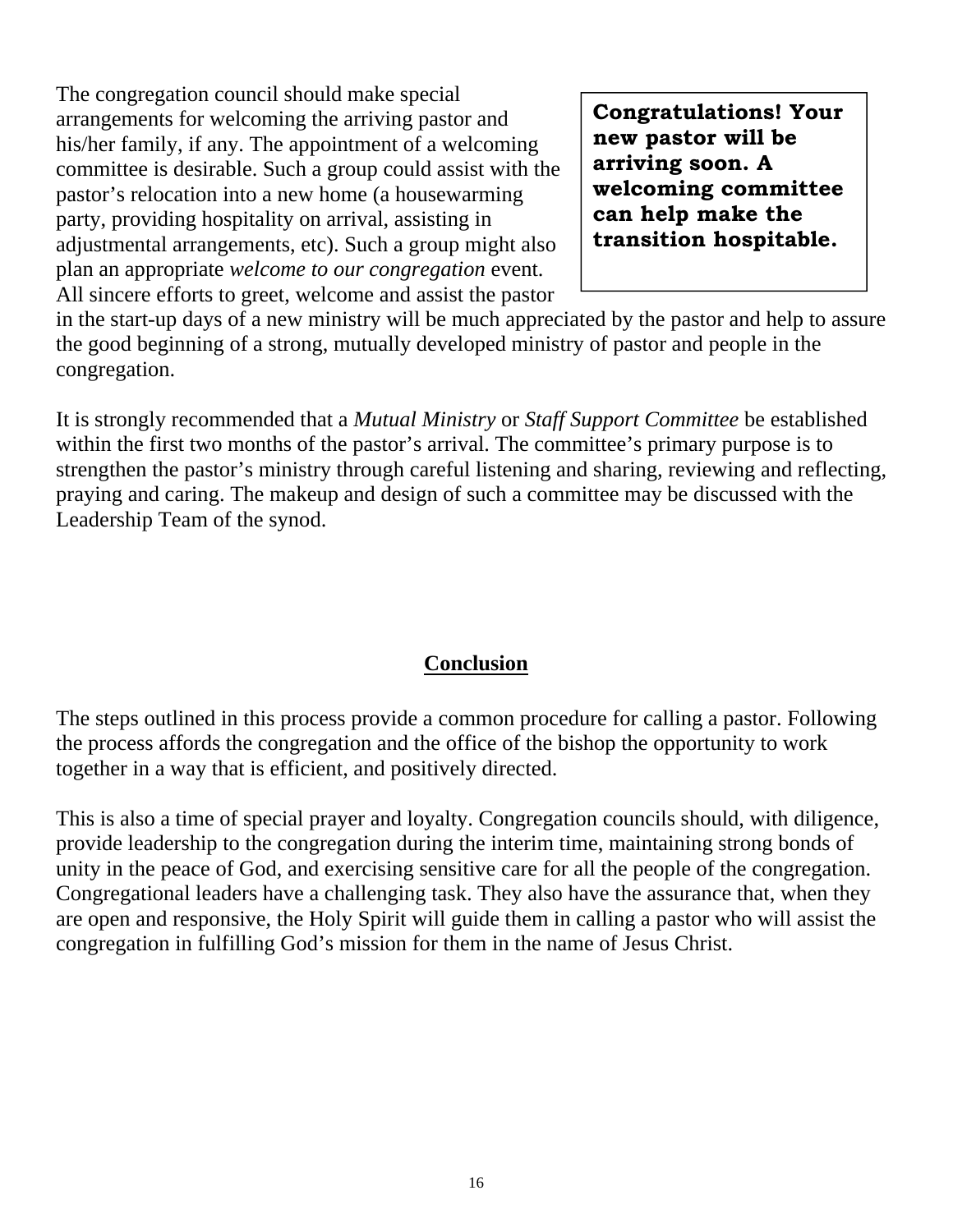#### **Congregations Calling a Second Pastor**

Congregations calling a second pastor should generally follow the same procedure as those congregations calling a solo pastor. Because there is a first pastor serving the congregation, there is normally no need for an initial meeting with the bishop's representative, interim pastor appointment or Sunday pastoral supply.

If the congregation has been served by a second pastor, and that pastor resigns, the council should follow the procedures for notifying the bishop of the resignation. To initiate the process for calling a second pastor, the first pastor or chief lay officer should request in writing that the bishop or the bishop's designated representative, meet with the council to discuss calling a second pastor, and to review the procedure for the same. At that meeting the congregation council should be able to present a rationale for the ministry of a second pastor, and be able to demonstrate a plan for financially supporting additional staff.

If after this meeting with the bishop there is still agreement that a second pastor should be called, the council should move to appoint a call committee of which the first pastor shall also be an ex officio member. A designated representative of the bishop will provide preparation for the call committee (*Step 6*).

The first pastor of the congregation will be invited to work with the bishop and staff in interviewing potential candidates. When the best available candidate has been identified, that person will be presented to the call committee by the first pastor and bishop's representative (*Step 7*). From this point the congregation council follows *Steps 7* through *Step 10*.

It is important to treat the process of calling a second pastor with the same attention and care as that of calling the first pastor. It is also important to see that there is a separate *Staff Support* or *Mutual Ministry Committee* for each pastor.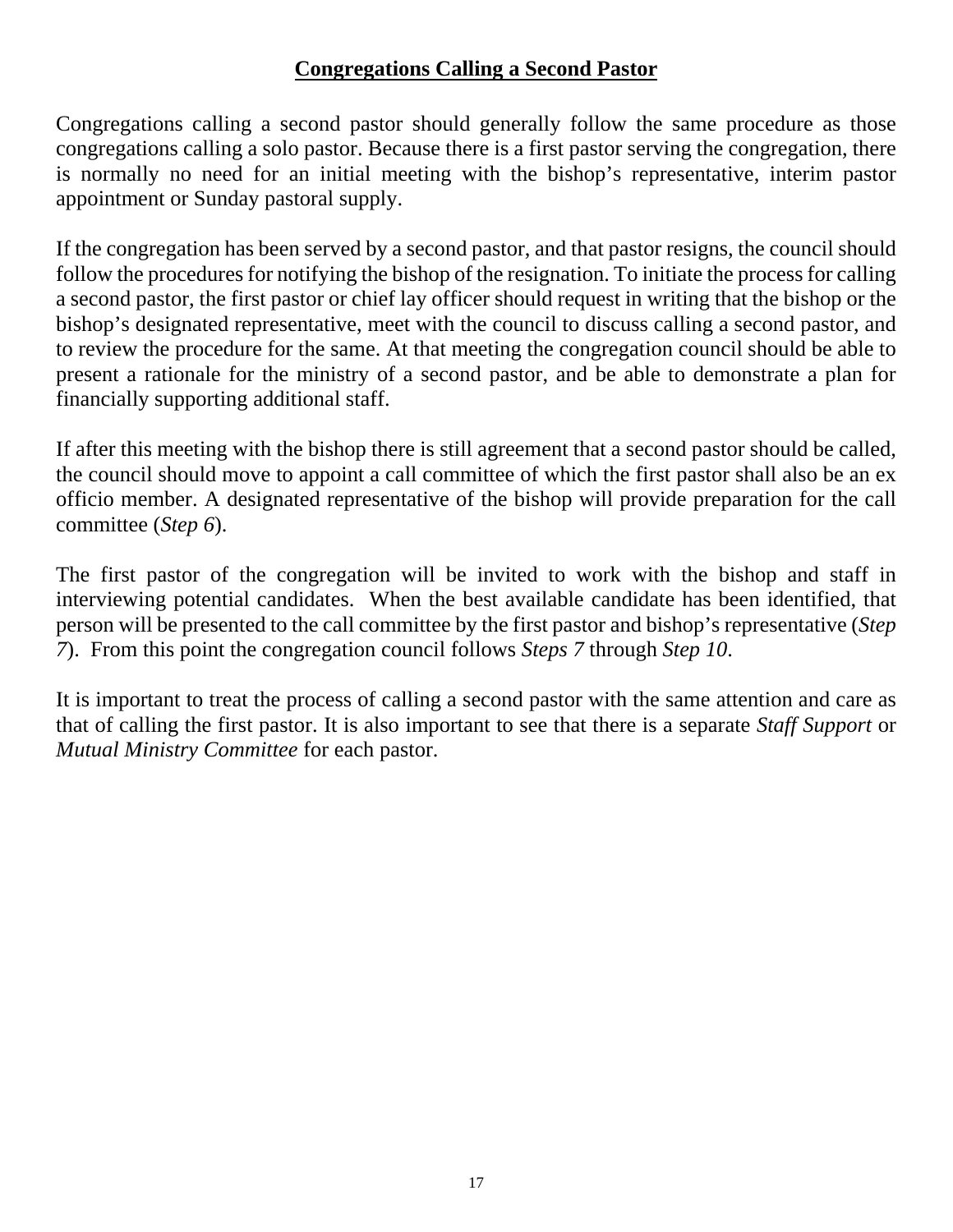#### **Exhibit A**

*Date* 

The Rev. Tracie L. Bartholomew, Bishop New Jersey Synod, ELCA 1930 Highway 33 Hamilton Square, NJ 08690

Dear Bishop Bartholomew:

At a meeting of the Congregation Council of (name of church), (address of church), the resignation of Pastor (name of pastor) was received. That resignation is effective on (effective date of resignation).

It is our request that you or your representative meet with us on (date and time) to outline the pastoral vacancy procedure. It is our understanding that at this meeting we will review the steps to be taken in proceeding with:

- The appointment of an interim pastor
- Arrangements for Sunday pastoral supply
- Assessment of current situation
- The Mission Exploration Process
- The Congregational Survey
- The Congregational Mission Profile

We ask for your prayers as we work with you in calling a new pastor for our congregation.

Sincerely yours,

Congregation Council President Or Lay Vice-President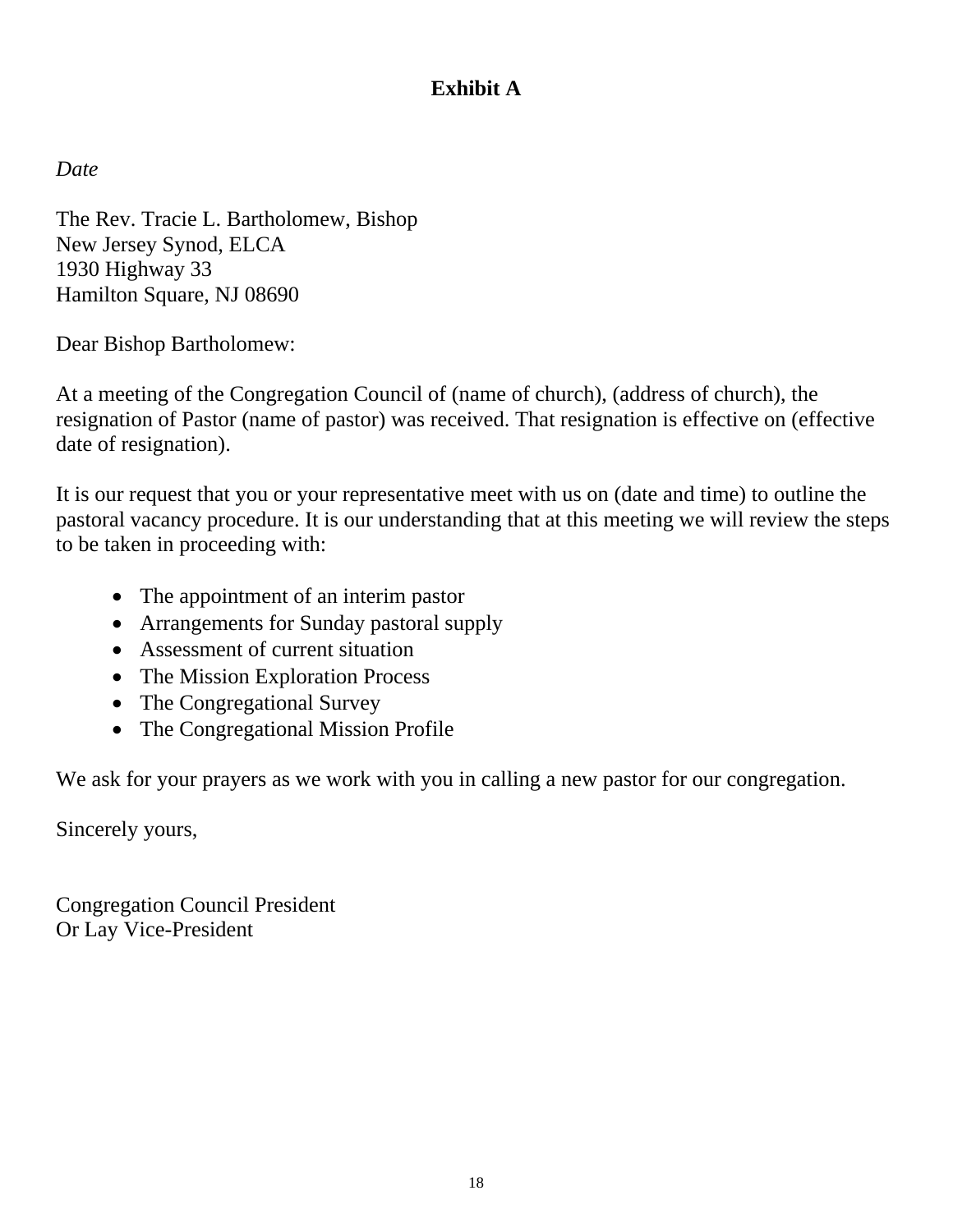#### **Exhibit B**

*Date* 

The Rev. Tracie L. Bartholomew, Bishop New Jersey Synod, ELCA 1930 Highway 33 Hamilton Square, NJ 08690

Dear Bishop Bartholomew:

This is to certify that (name), the President (or Lay Vice-President) and your designated representative have examined the parish register of (name of congregation) and that the parish records are in good order.

I also certify that your representative reviewed with the congregation council the expectations for pastors resigning a call. We understand that Pastor (name of pastor) has also reviewed these expectations and has agreed to abide by them.

I also wish to inform you that (name of congregation) is under no financial indebtedness to Pastor (name of pastor) and that Pastor (name of pastor) is under no financial obligation to (name of congregation).

#### OR

I also wish to inform you that (name of congregation) is under no financial indebtedness to Pastor (name of pastor). Pastor (name of pastor) has a financial indebtedness to (name of congregation). It has been mutually agreed by Pastor (name of pastor) and the Congregation Council of (name of congregation) that the indebtedness will be liquidated in the following way:

Sincerely yours,

Secretary of Congregation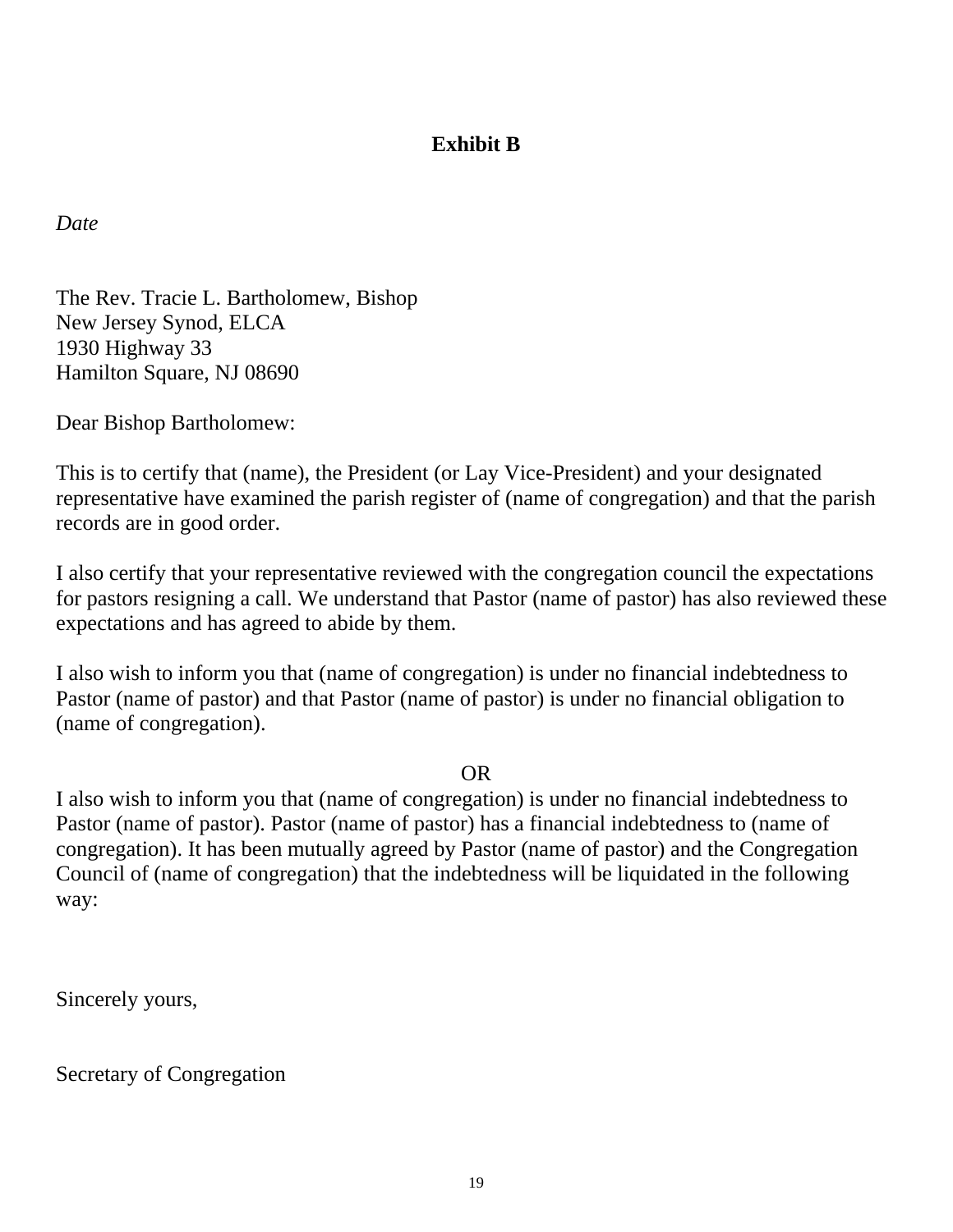#### **Exhibit C**

*Date* 

The Rev. Tracie L. Bartholomew, Bishop New Jersey Synod, ELCA 1930 Highway 33 Hamilton Square, NJ 08690

Dear Bishop Bartholomew:

This is to certify that at a duly called meeting of the Congregation Council of (name of church), (address of church) on (date) the following persons were approved, by Congregation Council action, to serve on the Pastoral Call Committee:

Name Address Phone E-mail

*(Name)* has been appointed Chairperson of the Committee.

Sincerely yours,

Congregation Council President (or Lay Vice-President)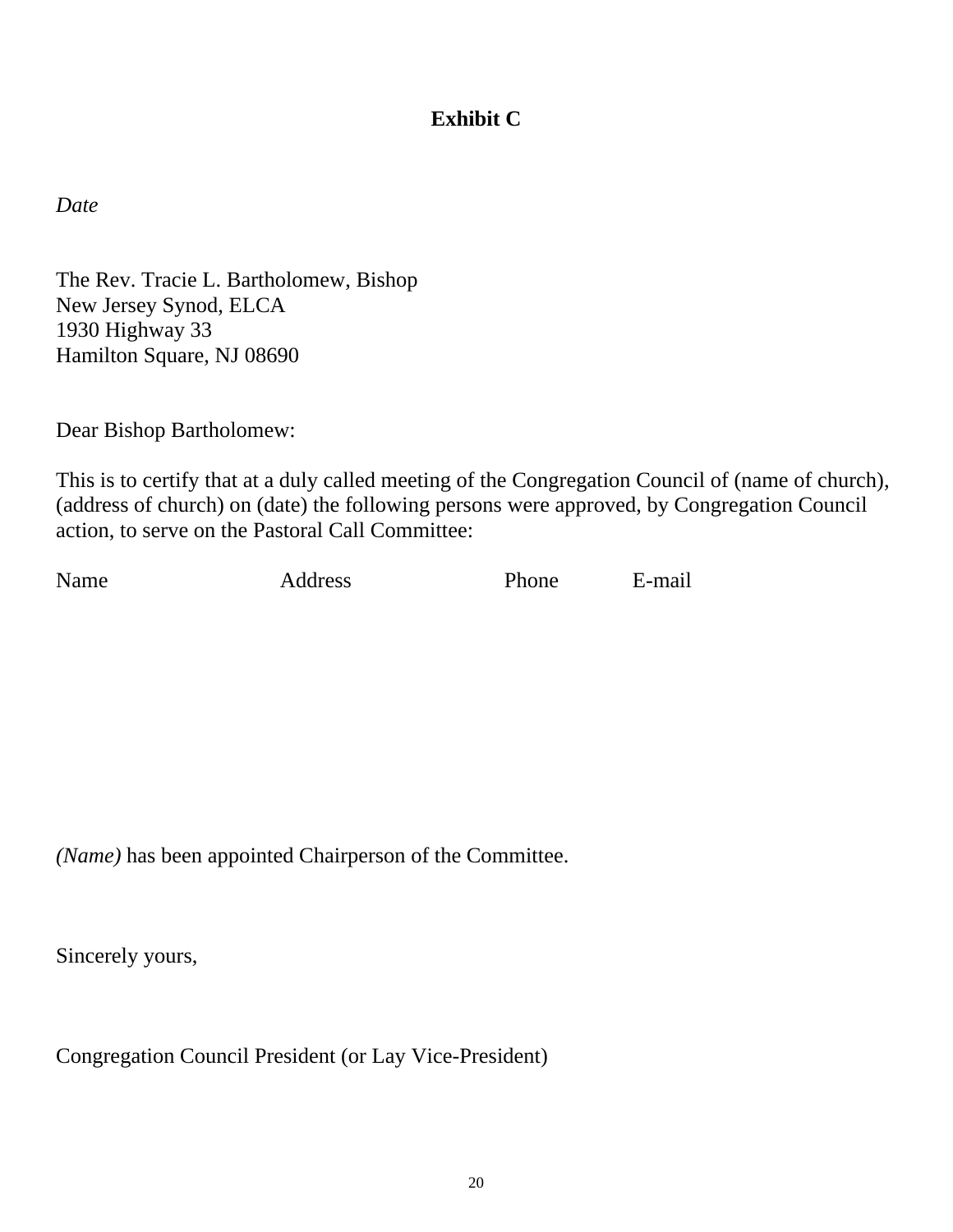#### **Exhibit D**

*Date* 

The Rev. Tracie L. Bartholomew, Bishop New Jersey Synod, ELCA 1930 Highway 33 Hamilton Square, NJ 08690

Dear Bishop Bartholomew:

This is to inform you that at a special meeting of the Congregation Council of (name of church), (address of church), the Congregation Council met with Pastor (name of candidate).

At that meeting the Congregation Council received the recommendation of the Pastoral Call Committee that we call Pastor (name of pastor) to be our pastor. The action of the Congregation Council was positive by a vote of (number).

It is our intention to hold a congregational meeting on (date) at (time) for the purpose of voting to extend a call to (name of pastor). Since you or another designee of your choice is to preside at this meeting, will you please inform us whom you have designated to be your representative?

Sincerely yours,

Congregation President (or Lay Vice-President)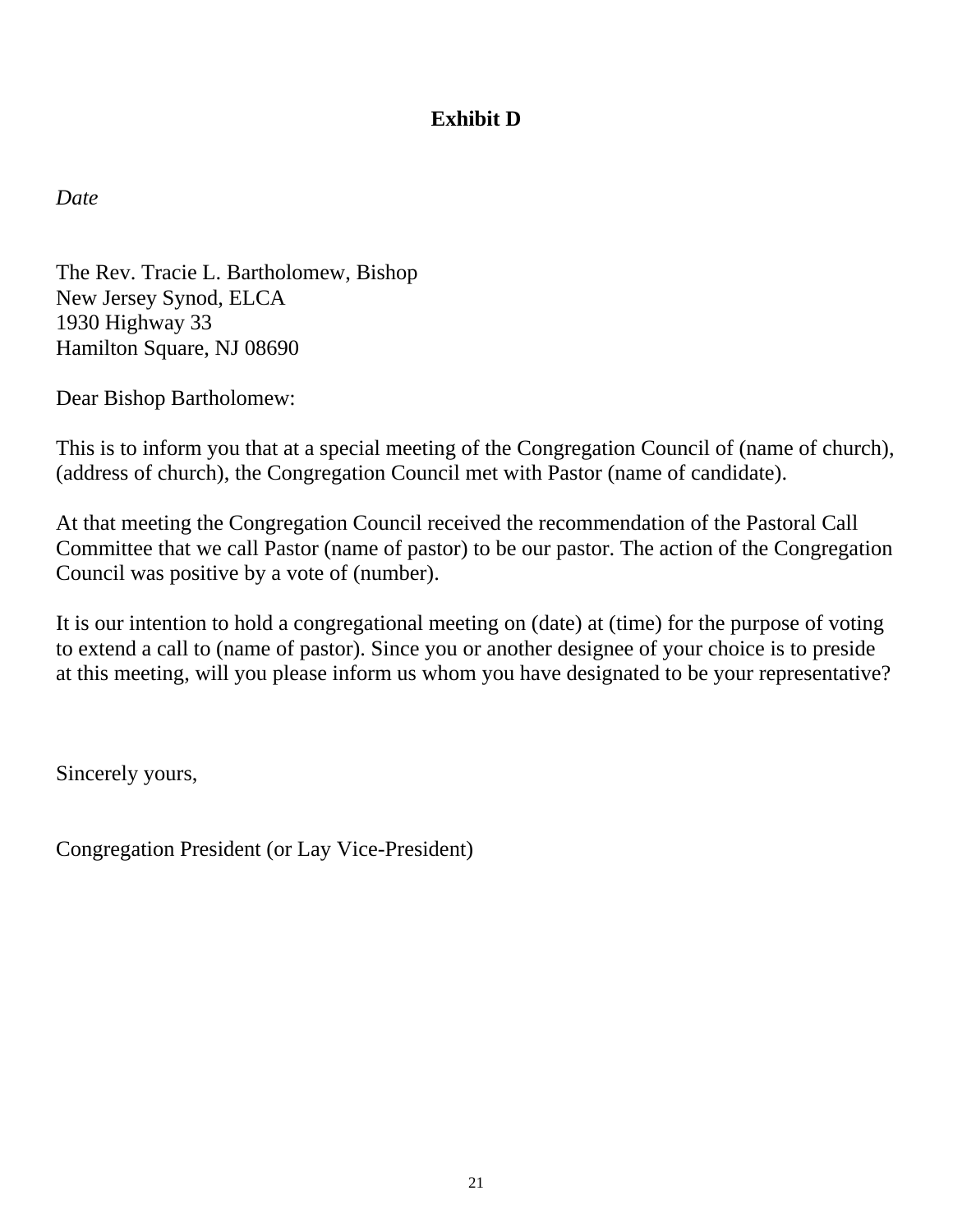#### **Exhibit E**

#### Expectations of a Pastor upon Resignation from a Congregation\*

The following expectations apply when a pastor is leaving a congregation whether for retirement or a change of call. The transition time can be stressful for both the resigning/retiring pastor and the congregation. These expectations are provided to make clear the expectations of the Office of the Bishop regarding the resigning/retiring pastor and his/her relationship with the congregation. These expectations are discussed during the exit interview with the resigning/retiring pastor.

- 1. The pastor who is resigning or retiring will immediately move his/her congregational membership to another congregation, and if at all possible, relocate to another town. Parish ministry is built on relationships. There is an absolute need for space so that relationships, particularly new ones, can develop. This encourages the congregation to be truly intentional about the new parish-pastor relationship.
- 2. The retiring/resigning pastor is not to return to the congregation until invited to do so by his/her successor. The appropriate response when asked by parishioners to return is that it is not appropriate at this point in time. The rubric says no weddings, no baptisms, no funerals after the resignation date. In a rare instance of extenuating circumstance, in the early part of the transition period when there is as yet no regularly called pastor, permission may be given by the office of the bishop to return for a specific purpose. This, however, will be the remote exception to the rule.
- 3. The resigning/retiring pastor needs to be clear with the bishop about resignation/retirement plans/dates as soon as possible. Identify the last Sunday as early as possible so that the presence of someone representing the wider church can be arranged.
- 4. The resigning/retiring pastor should read the synod call process document, but not attempt to explain the process to the council or congregation. Let the bishop's designee do that as either an early, anxiety lessening summary of the process at a council meeting, or as the regular step at the appropriate time in the process.
- 5. The resigning/retiring pastor is not to get involved in selecting the call committee. The process and the bishop's designee provide that guidance to lay leaders.
- 6. The resigning/retiring pastor should write a letter to the congregation clarifying the ground rules for leaving. The pastor should ask the congregation not to put him/her in an awkward position with requests for pastoral ministry after the resignation date.
- 7. The resigning/retiring pastor will need to set the boundaries regarding ongoing contact with members via social media networks. The pastor should be removed from group email / text messages regarding congregation announcements (the exception being an electronic newsletter) or conversation. Decisions regarding "friending / unfriending", subscribing, following, etc. should be clearly discussed between the pastor and congregation.

*\* Taken from "Parish Ministry Transition and Retirement: Expectations for the Sake of the Church", E. Roy Riley, Bishop, August 1, 1996*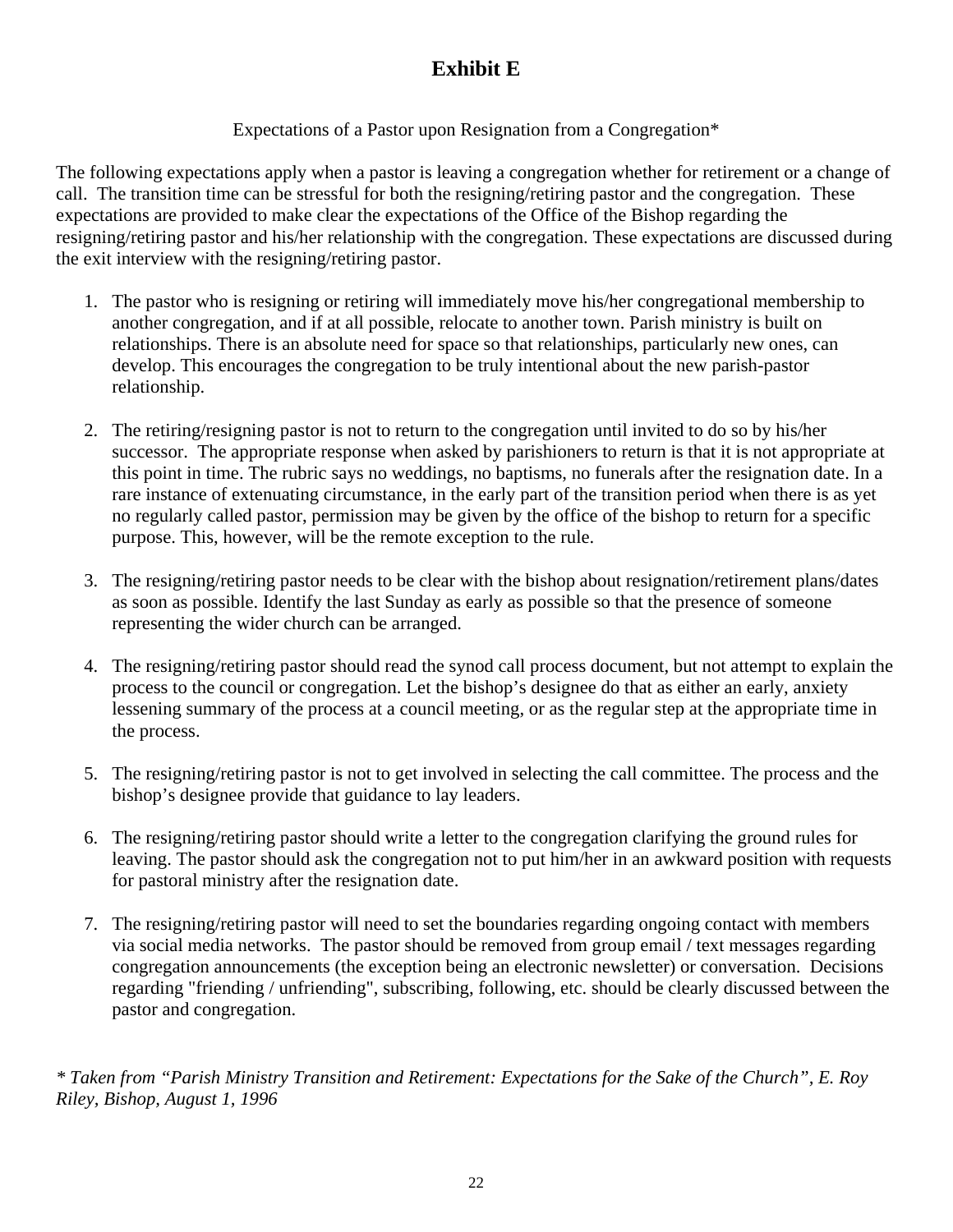#### **Exhibit F**

#### **Interview Guide for Councils and Call Committees**

A candidate interview is first and foremost an opportunity for conversation about the mission gifts and assets of the candidate as well as those of the congregation. The goal of the debate is to discover if a fruitful partnership can be formed for the mission future of the congregation.

While there are elements of a job interview as the participants seek to clarify points raised on the Ministry Site Profile and the Rostered Minister Profile, the main goal of the interview process is to share mission vision, probe faith and consider if the Holy Spirit is working to create a new missional leader relationship for the congregation.

It is important to plan your questions so that you are able to gain the maximum amount of information. Below are some guides that will help you find out what you need to know to make your decisions.

- Decide, based on your Ministry Site Profile, what are the areas of greater importance. Prepare your questions to gather additional information beyond what is in the Rostered Minister Profile. (For example if your future includes active faith formation for children and families, look for ways to find out what the candidate has done in the past that shows interest and experience about that.)
- Distribute the areas of questioning among the committee/council members. Each person can take the lead in a line of inquiry.
- Craft your questions with an open end. If they can be answered with a simple "yes" or "no", they will not lead to greater depth of understanding. For example "Do you believe in making visits?" is a yes or no question that does not help you know what the candidate does. A better question about visitation would be "Tell us how you have organized visitation as part of your pastoral care of the congregation," or, "Give us some examples of what you do to follow up with new people attending worship."
- Be sure that your questions are seeking to know the candidate rather than make sure that the candidate is/is not like your most recent pastor.
- The best questions are behavioral. That is because past behavior is a good predictor of future performance. "What have you done…?" , "Give an example of a way you handled…."
- Try to make your "questions" invitations to share. Some of the best questions don't have question marks at the end.
- Find a couple of ways to probe faith and resilience, for example "Tell us about one of your worst mistakes and what you learned from it." "Tell about a time when your faith in God was deepened" or, "Tell us your favorite story of Jesus and why it speaks to you."

You should be prepared to answer candidate questions as well. Be ready to expand and explain those if the candidate asks about them

- Specific mission goals highlighted in the Ministry Site Profile.
- Particular challenges such as unresolved conflict, leader burn out, changing neighborhood, finances, building issues or construction
- Your own faith
- resilience in the face of both discouragement and opportunity